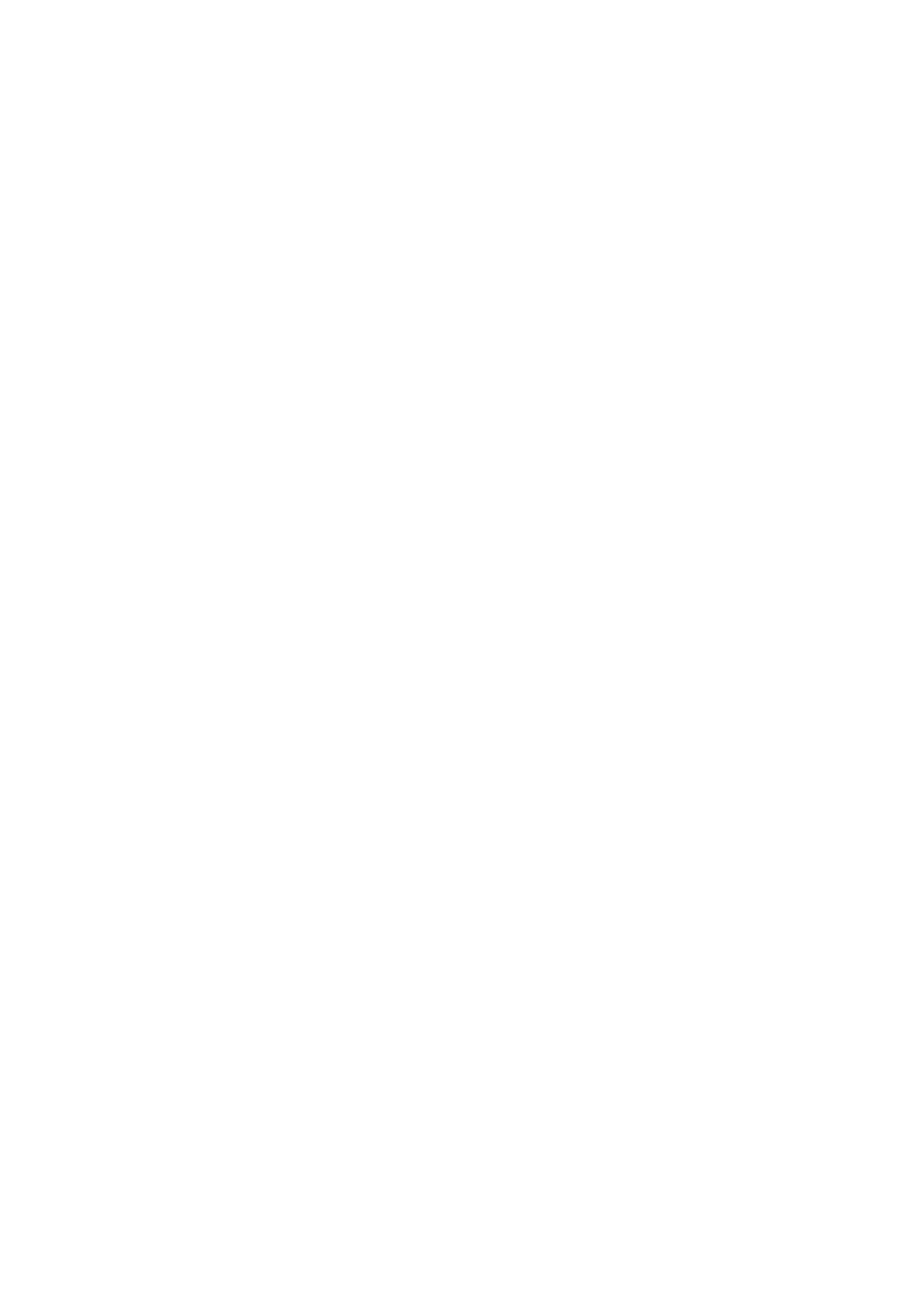# **ANNEX 1**

#### **GUIDELINES FOR THE PRESENTATION OF NAVIGATION-RELATED SYMBOLS**

## **1 Purpose**

The purpose of these Guidelines is to provide guidance on the appropriate use of navigation-related symbols to achieve a harmonized and consistent presentation.

#### **2 Scope**

The use of these Guidelines will ensure that the symbols used for the display of navigation-related information on all shipborne navigational systems and equipment are presented in a consistent and uniform manner.

### **3 Application**

These Guidelines apply to all shipborne navigational systems and equipment. The symbols listed in the appendix should be used for the display of navigation-related information to promote consistency in the symbol presentation on navigational equipment. The symbols listed in the appendix should replace symbols which are currently contained in existing performance standards. Where a standard symbol is not available, another symbol may be used, but this symbol should not conflict with the symbols listed in the appendix.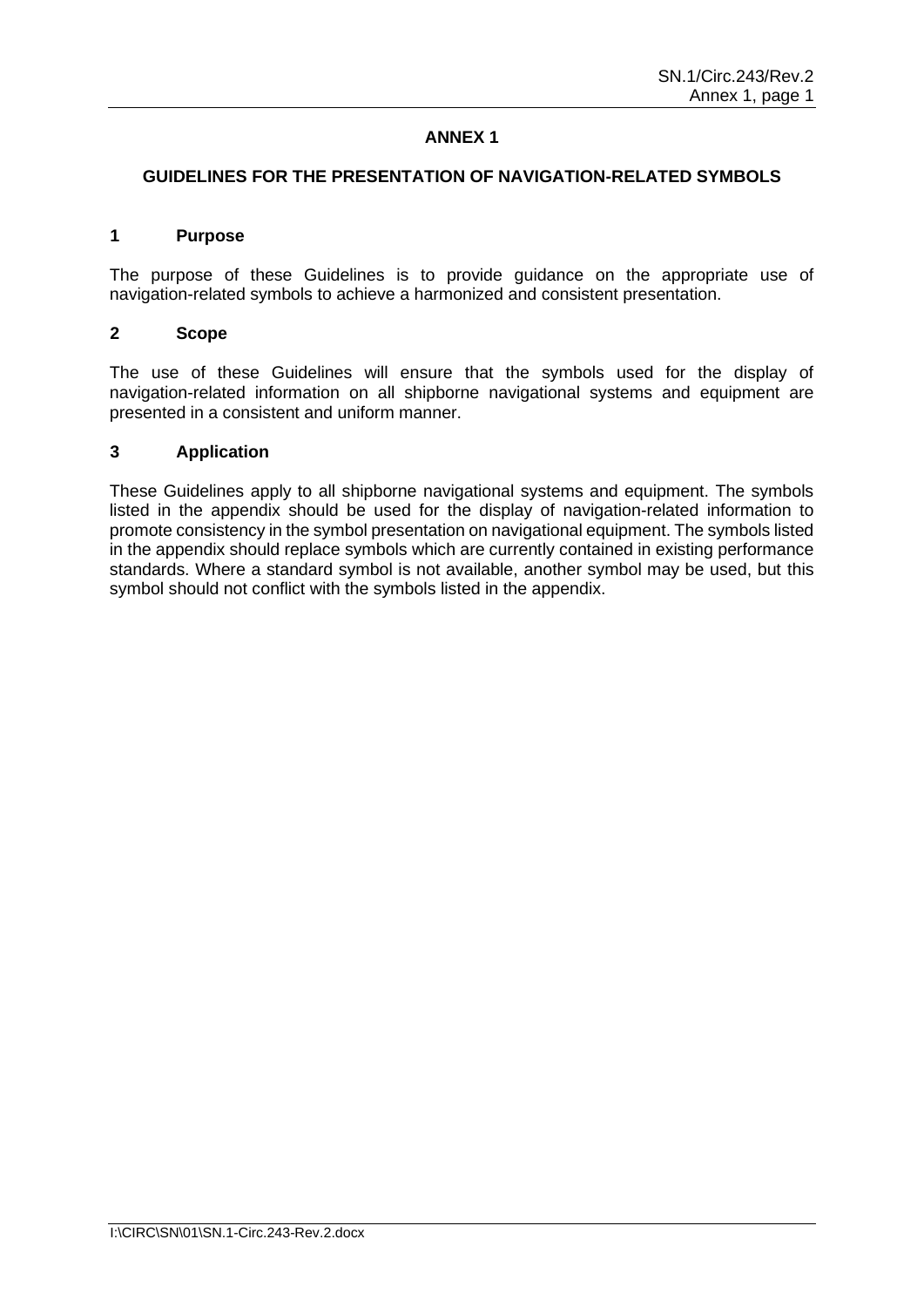# **APPENDIX**

# **NAVIGATION-RELATED SYMBOLS**

# **Table 1: Own ship symbols**

| <b>Topic</b>                       | <b>Symbol</b> | <b>Description</b>                                                                                                                                                                                                                                                                                                                                                                                   |
|------------------------------------|---------------|------------------------------------------------------------------------------------------------------------------------------------------------------------------------------------------------------------------------------------------------------------------------------------------------------------------------------------------------------------------------------------------------------|
| Own ship                           |               | Double circle, located at own ship's<br>reference position.<br>Use of this symbol is optional, if own<br>ship position is shown by the<br>combination of Heading Line and<br>Beam Line.                                                                                                                                                                                                              |
| Own ship true<br>scale outline     |               | True scale outline located relative to<br>own ship's reference position, oriented<br>along own ship's heading.<br>Used on small ranges/large scales.                                                                                                                                                                                                                                                 |
| Own ship radar<br>antenna position |               | Cross, located on a true scale outline<br>of the ship at the Physical location of<br>the radar antenna that is the current<br>source of displayed radar video.                                                                                                                                                                                                                                       |
| Own ship<br>heading line           |               | Solid line thinner than the speed<br>vector line style, draw to the bearing<br>ring of fixed length, if the bearing ring<br>is not displayed. Origin is at own<br>ship's reference point.                                                                                                                                                                                                            |
| Own ship beam<br>line              |               | Solid line of fixed length; optionally<br>length variable by operator. Midpoint<br>at own ship's reference point.                                                                                                                                                                                                                                                                                    |
| Own ship speed<br>vector           | $\frac{1}{2}$ | Dashed line - short dashes with<br>spaces approximately twice the line<br>width of heading line.<br>Time increments between the origin<br>and endpoint may optionally be<br>marked along the vector using short<br>intersecting lines.<br>To indicate Water/Ground stabilization<br>optionally one arrowhead for water<br>stabilization and two arrowheads for<br>ground stabilization may be added. |
| Own ship path<br>prediction        |               | A curved vector may be provided as a<br>path predictor.                                                                                                                                                                                                                                                                                                                                              |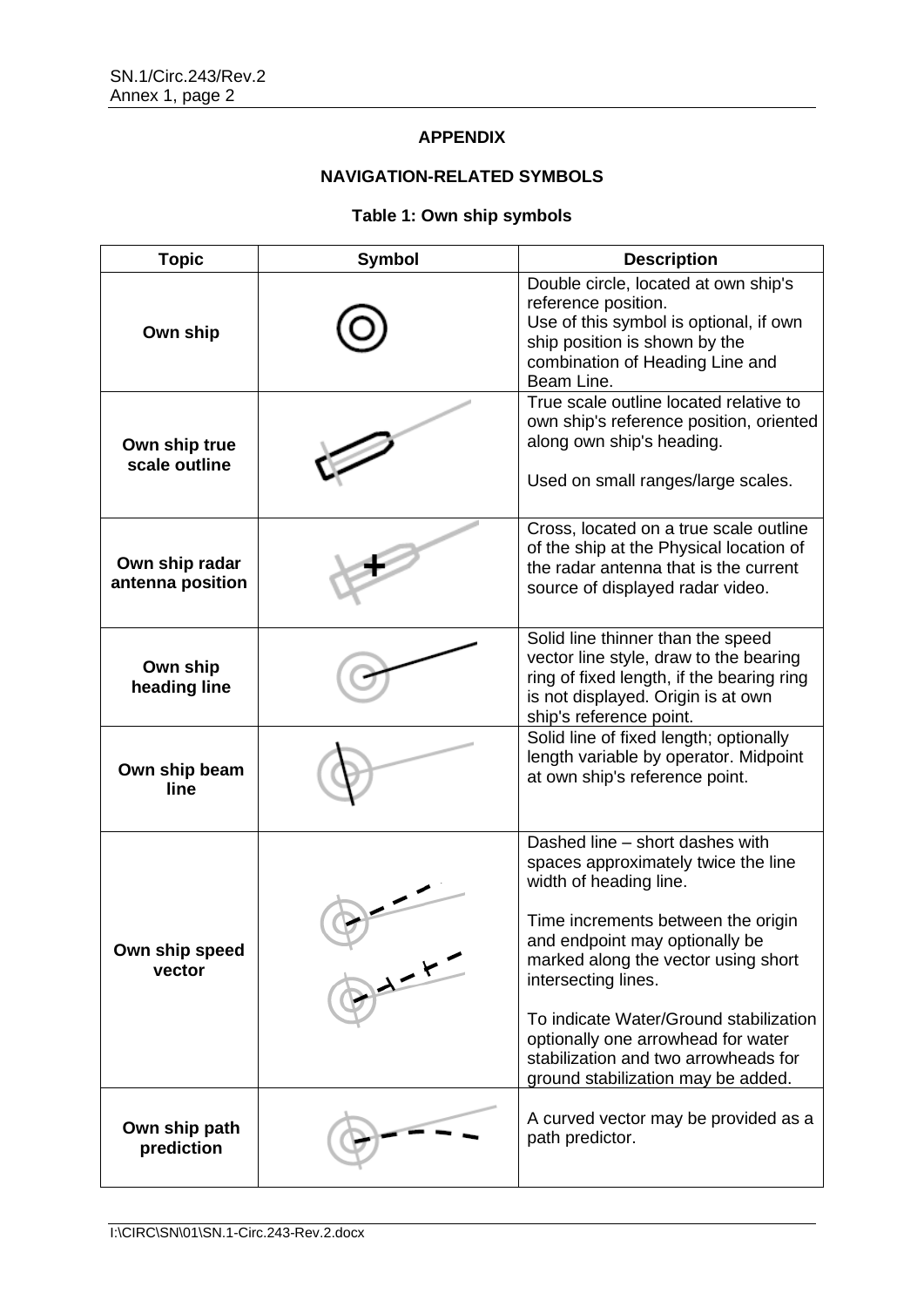| <b>Topic</b>           | Symbol | <b>Description</b>                                                                                    |
|------------------------|--------|-------------------------------------------------------------------------------------------------------|
| Own ship<br>past track |        | Thick line for primary source. Thin line<br>for secondary source.<br>Optional time marks are allowed. |

# **Table 2: Tracked Radar Target Symbols**

| <b>Topic</b>                                           | <b>Symbol</b>                                                        | <b>Description</b>                                                                                                                                                                                                                                                                                                                                                                                                         |
|--------------------------------------------------------|----------------------------------------------------------------------|----------------------------------------------------------------------------------------------------------------------------------------------------------------------------------------------------------------------------------------------------------------------------------------------------------------------------------------------------------------------------------------------------------------------------|
| <b>Tracked target</b><br>including<br>dangerous target |                                                                      | Solid filled or unfilled circle located at<br>target position.<br>The course and speed vector should be<br>displayed as dashed line, with short<br>dashes with spaces approximately twice<br>the line width.<br>Optionally, time increments may be<br>marked along the vector.<br>For a "Dangerous Target", bold, red<br>(on colour display) solid circle with<br>course and speed vector, flashing until<br>acknowledged. |
| <b>Target in</b><br>acquisition state                  | $\left(\begin{smallmatrix}\bullet\\ \bullet\end{smallmatrix}\right)$ | Circle segments in the acquired target<br>state.<br>For automatic acquisition, bold circle<br>segments, flashing and red (on colour<br>display) until acknowledged.                                                                                                                                                                                                                                                        |
| Lost target                                            |                                                                      | Bold lines across the circle, flashing until<br>acknowledged.                                                                                                                                                                                                                                                                                                                                                              |
| <b>Selected target</b>                                 |                                                                      | A square indicated by its corners<br>centred around the target symbol.                                                                                                                                                                                                                                                                                                                                                     |
| <b>Target past</b><br>positions                        |                                                                      | Dots, equally spaced by time.                                                                                                                                                                                                                                                                                                                                                                                              |
| <b>Tracked reference</b><br>target                     |                                                                      | Large R adjacent to designated tracked<br>target.<br>Multiple reference targets should be<br>marked as R1, R2, R3, etc.                                                                                                                                                                                                                                                                                                    |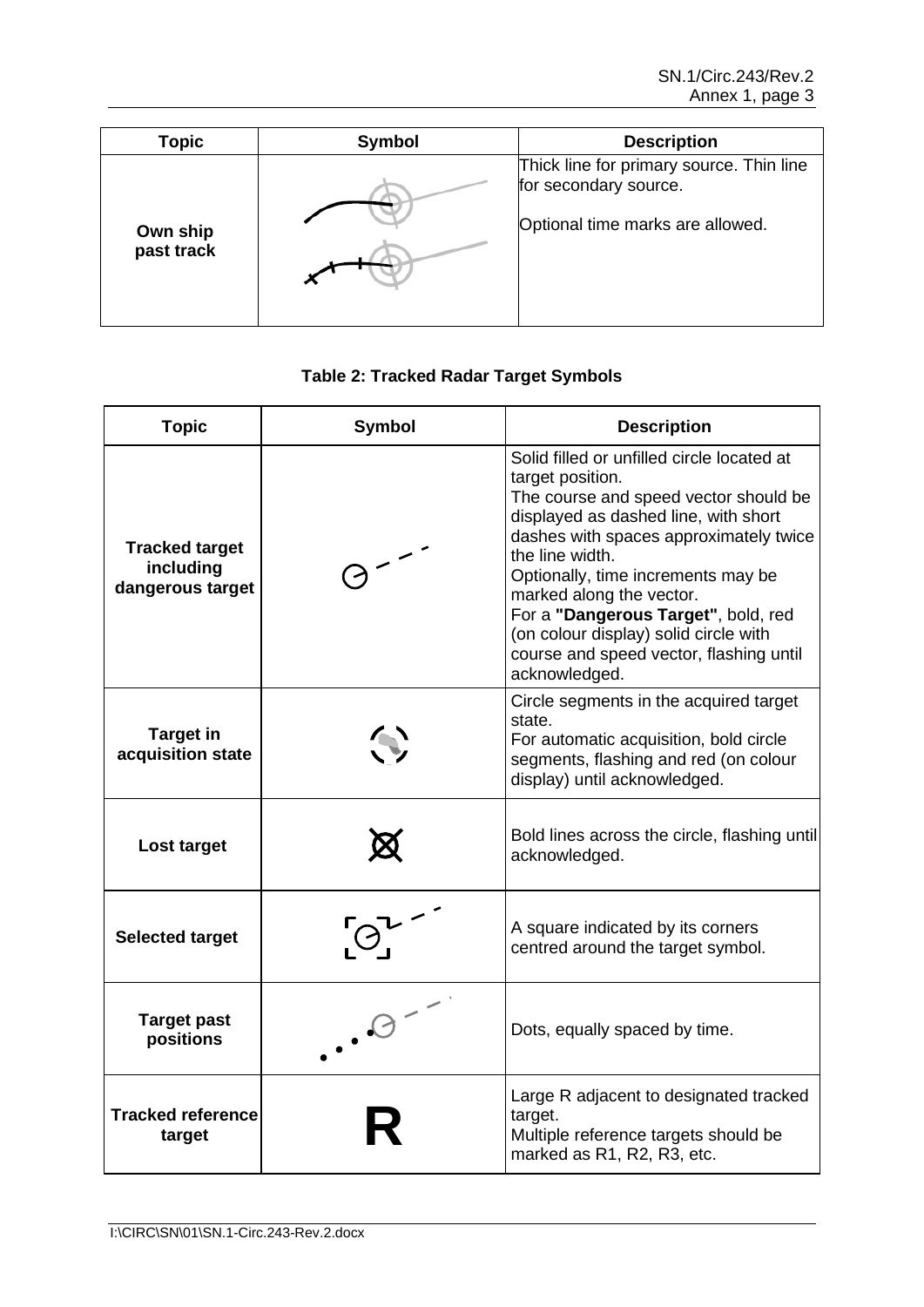| Radar test target |  | When an internally generated test target<br>is enabled, it should be indicated by the<br>presentation of the large letter "X"<br>adjacent to the target with the basic<br>colour used for the target symbol.<br>In addition, a bold "X" should be shown<br>in a conspicuous location in the<br>operational display area. |
|-------------------|--|--------------------------------------------------------------------------------------------------------------------------------------------------------------------------------------------------------------------------------------------------------------------------------------------------------------------------|
|-------------------|--|--------------------------------------------------------------------------------------------------------------------------------------------------------------------------------------------------------------------------------------------------------------------------------------------------------------------------|

# **Table 3: AIS Symbols**

| <b>Topic</b>                                                                                          | <b>Symbol</b> | <b>Description</b>                                                                                                                                                                                                                                                                                                                                                                                                                                                                                                                                                                                                                                                                                                                                                                                                                                                                                                                                 |
|-------------------------------------------------------------------------------------------------------|---------------|----------------------------------------------------------------------------------------------------------------------------------------------------------------------------------------------------------------------------------------------------------------------------------------------------------------------------------------------------------------------------------------------------------------------------------------------------------------------------------------------------------------------------------------------------------------------------------------------------------------------------------------------------------------------------------------------------------------------------------------------------------------------------------------------------------------------------------------------------------------------------------------------------------------------------------------------------|
| <b>AIS target</b><br>(sleeping)                                                                       |               | An isosceles, acute-angled triangle should be<br>used. The triangle should be oriented by<br>heading, or COG if heading missing. The<br>reported position should be located at centre<br>and half the height of the triangle. The symbol<br>of the sleeping target should be smaller than<br>that of the activated target.                                                                                                                                                                                                                                                                                                                                                                                                                                                                                                                                                                                                                         |
| <b>Sleeping</b><br>(activated) AIS<br>target with<br>neither<br>reported<br>heading nor<br><b>COG</b> |               | Sleeping (activated) AIS target with neither<br>reported heading nor COG should be<br>presented as acute isosceles triangle oriented<br>toward the top of the operational display area<br>with one line crossed through the symbol.                                                                                                                                                                                                                                                                                                                                                                                                                                                                                                                                                                                                                                                                                                                |
| <b>Activated AIS</b><br>target<br>including<br>dangerous<br>target                                    |               | An isosceles, acute-angled triangle should be<br>used. The triangle should be oriented by<br>heading, or COG if heading missing. The<br>reported position should be located at centre<br>and half the height of the triangle.<br>The COG/SOG vector should be displayed as<br>a dashed line with short dashes with spaces<br>approximately twice the line width. Optionally,<br>time increments may be marked along the<br>vector.<br>The heading should be displayed as a solid<br>line thinner than speed vector line style, length<br>twice of the length of the triangle symbol.<br>Origin of the heading line is the apex of the<br>triangle.<br>The turn should be indicated by a flag of fixed<br>length added to the heading line.<br>A path predictor may be provided as curved<br>vector. For a "Dangerous AIS Target", bold,<br>red (on colour display) solid triangle with<br>course and speed vector, flashing until<br>acknowledged. |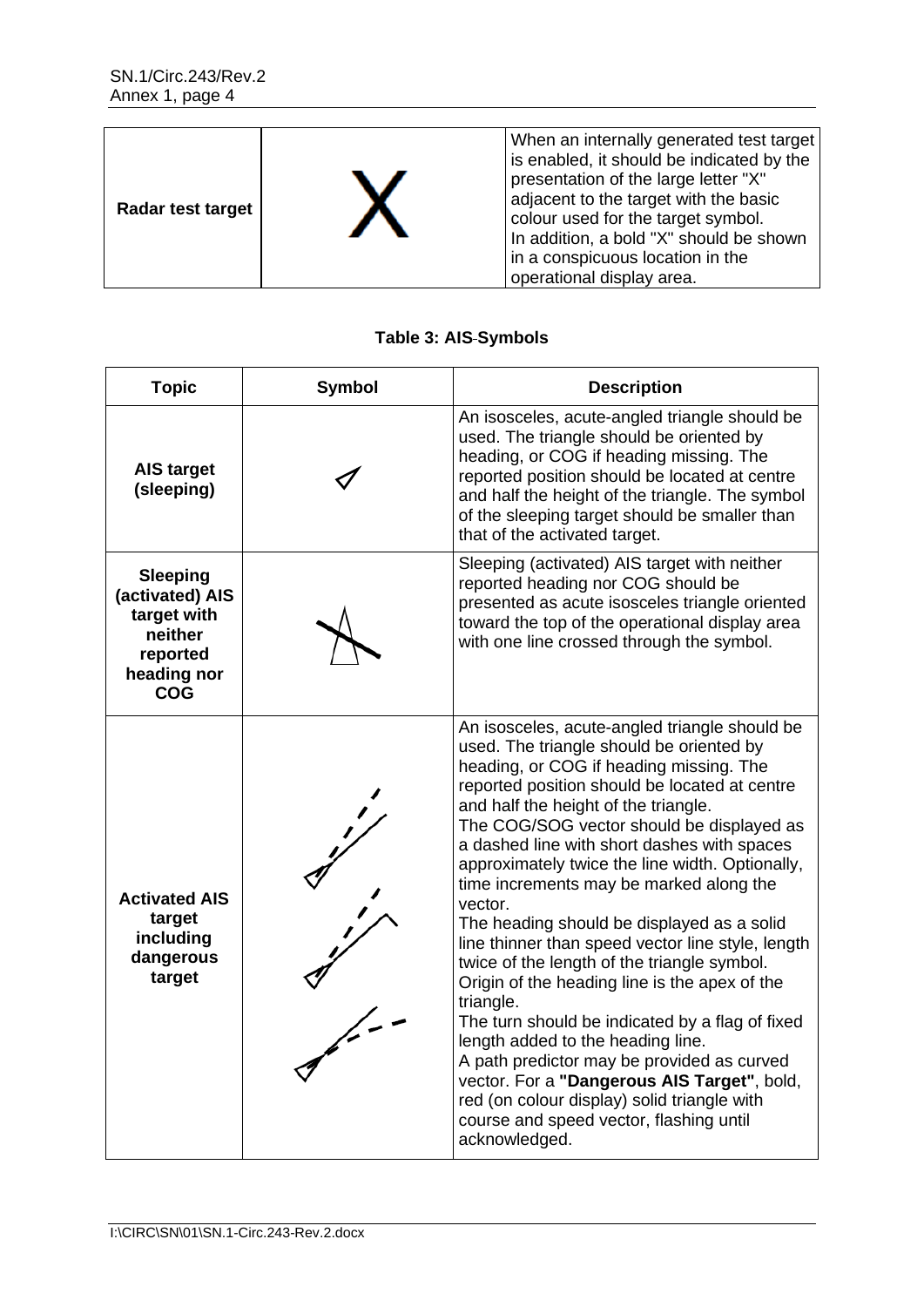| AIS target -<br>true scale<br>outline                                         |               | A true scale outline may be added to the<br>triangle symbol. It should be:<br>Located relative to reported position and<br>according to reported position offsets, beam<br>and length. Oriented along target's heading.<br>Used on low ranges/large scales.                     |
|-------------------------------------------------------------------------------|---------------|---------------------------------------------------------------------------------------------------------------------------------------------------------------------------------------------------------------------------------------------------------------------------------|
| <b>Selected</b><br>target                                                     |               | A square indicated by its corners should be<br>drawn around the activated target symbol.                                                                                                                                                                                        |
| <b>Topic</b>                                                                  | <b>Symbol</b> | <b>Description</b>                                                                                                                                                                                                                                                              |
| Lost target                                                                   |               | Triangle with bold solid cross. The triangle<br>should be oriented per last known value. The<br>cross should have a fixed orientation. The<br>symbol should flash until acknowledged.<br>The target should be displayed without vector,<br>heading and rate of turn indication. |
| <b>Target past</b><br>positions                                               |               | Dots, equally spaced by time.                                                                                                                                                                                                                                                   |
| <b>AIS Search</b><br>and<br><b>Rescue</b><br><b>Transmitter</b><br>(AIS-SART) |               | A circle containing a cross drawn with solid<br>lines.                                                                                                                                                                                                                          |
| <b>Selected AIS</b><br><b>ATON</b>                                            |               | Selected target symbols should be presented<br>as broken squares indicated by their corners,<br>centred on the selected target symbol.                                                                                                                                          |
| <b>Selected AIS-</b><br><b>SART</b>                                           |               | Selected target symbols should be presented<br>as broken squares indicated by their corners,<br>centred on the selected target symbol.                                                                                                                                          |
| <b>Lost AIS</b><br><b>ATON</b>                                                |               | Lost target symbols should be presented as<br>crossed lines centred on the target symbol.<br>The lines should be drawn using a solid line<br>style and should flash with the required colour<br>red until acknowledged by the user.                                             |
| <b>Lost AIS-</b><br><b>SART</b>                                               |               | Lost target symbols should be presented as<br>crossed lines centred on the target symbol.<br>The lines should be drawn using a solid line<br>style and should flash with the required colour<br>red until acknowledged by the user.                                             |
| <b>AIS SAR</b><br>aircraft                                                    |               | An AIS SAR aircraft should be drawn with a<br>thin solid outline with the same basic colour as<br>used for target symbols. The symbol should be<br>oriented in the direction of the COG.                                                                                        |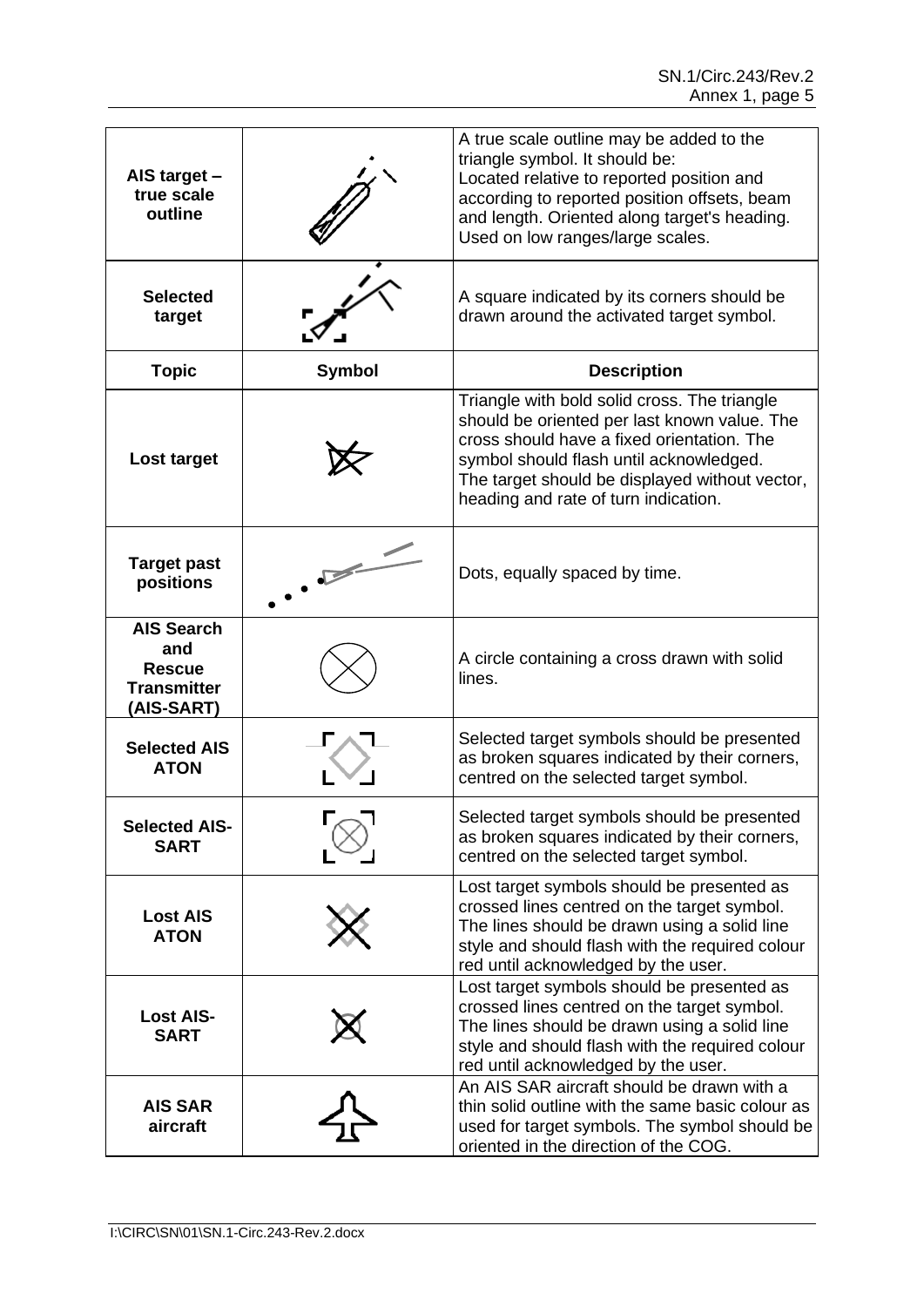| <b>AIS SAR</b><br>vessel |  | If provided, a search and rescue vessel should<br>be presented by having a circle with cross<br>drawn with a solid line inside the standard<br>activated AIS vessel symbol. |
|--------------------------|--|-----------------------------------------------------------------------------------------------------------------------------------------------------------------------------|
|--------------------------|--|-----------------------------------------------------------------------------------------------------------------------------------------------------------------------------|

# **Table 4: Associated target symbols**

| <b>Topic</b>                                                         | <b>Symbol</b> | <b>Description</b>                                                                                                                                                                                                                                                                                                                       |
|----------------------------------------------------------------------|---------------|------------------------------------------------------------------------------------------------------------------------------------------------------------------------------------------------------------------------------------------------------------------------------------------------------------------------------------------|
| <b>Associated</b><br>target                                          |               | The user may select to present associated<br>targets (i.e. activated AIS targets associated<br>with tracked radar targets) as either activated<br>AIS target symbols (see symbol: "Activated<br>AIS Target Including Dangerous Target") or<br>tracked radar target symbols (see symbol:<br>"Tracked Target including Dangerous Target"). |
| <b>Associated</b><br>target<br>alternative AIS<br>target<br>symbol   | $\mathcal{L}$ | Alternatively, activated AIS target symbols<br>representing associated targets may be<br>modified by circumscribing a circle around the<br>symbols' isosceles triangle.                                                                                                                                                                  |
| <b>Associated</b><br>target<br>alternative<br>radar target<br>symbol |               | Tracked radar target symbols representing<br>associated targets may be presented with<br>larger diameter circles modified by inscribing<br>an isosceles triangle inside the symbols' circle.                                                                                                                                             |

# **Table 5: Other symbols**

| <b>Topic</b>            | <b>Symbol</b>             | <b>Description</b>                                                                                                                                                                                                                                                                                                                                                                                                                                                    |
|-------------------------|---------------------------|-----------------------------------------------------------------------------------------------------------------------------------------------------------------------------------------------------------------------------------------------------------------------------------------------------------------------------------------------------------------------------------------------------------------------------------------------------------------------|
| <b>Plotted position</b> | 1115<br><b>GNSS</b>       | A plotted position (Fix, EP and DR)<br>should be presented as a circle with<br>crossed lines centred at the<br>position. The length of the crossed<br>lines should be the diameter of the<br>circle. The circle and crossed lines<br>should be drawn using a thin solid<br>line style. The position should be<br>labelled with time and an indication<br>of its source for example GNSS, L<br>(Loran), R (Radar range), V (Visual<br>bearing), VR (Visual bearing and |
|                         | 1115<br><b>GNSS</b><br>EP |                                                                                                                                                                                                                                                                                                                                                                                                                                                                       |
|                         | 1115                      | Radar range).                                                                                                                                                                                                                                                                                                                                                                                                                                                         |
|                         | <b>GNSS</b><br>DR         | If the position is an estimated<br>position, it should also be labelled<br>with the letters "EP".                                                                                                                                                                                                                                                                                                                                                                     |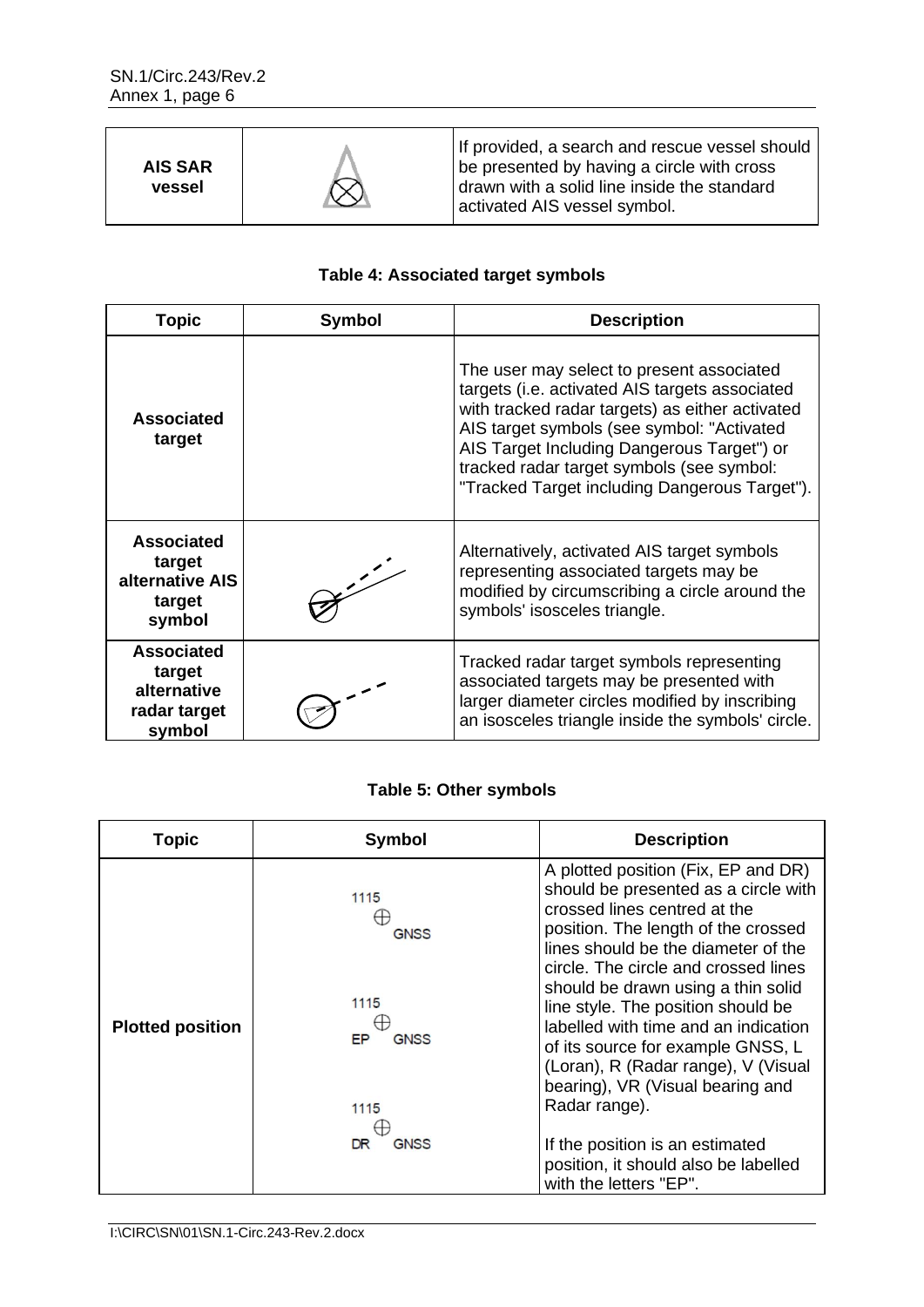| <b>Topic</b>                         | <b>Symbol</b>                                                                | <b>Description</b>                                                                                                                                                                                                                                                                                                                                                                                                                                                                                                                                                   |
|--------------------------------------|------------------------------------------------------------------------------|----------------------------------------------------------------------------------------------------------------------------------------------------------------------------------------------------------------------------------------------------------------------------------------------------------------------------------------------------------------------------------------------------------------------------------------------------------------------------------------------------------------------------------------------------------------------|
|                                      |                                                                              | If the position is a dead reckoned<br>position, it should also be labelled<br>with the letters "DR". Alphanumeric<br>text used to label the position<br>should be the same basic colour as<br>the symbol.                                                                                                                                                                                                                                                                                                                                                            |
| Line of position                     | 0705<br>0705<br>TPL<br>Examples show the default symbol for a<br>water tower | A line of position (LOP) should be<br>presented as a single line<br>originating from a charted object<br>and extending towards own ship.<br>The bearing of the LOP should be<br>referenced to the CCRP. The LOP<br>should be drawn using a thin solid<br>line style. The LOP should be<br>labelled with time. If the LOP is<br>transferred, it may also be labelled<br>with the letters "TPL" for transferred<br>position line. Alphanumeric text<br>used to label LOP should be the<br>same basic colour as the line. A<br>LOP range observation will be an<br>arc. |
| <b>Monitored route</b>               |                                                                              | Dashed bold line, waypoints (WPT)<br>as circles                                                                                                                                                                                                                                                                                                                                                                                                                                                                                                                      |
| <b>Planned or</b><br>alternate route |                                                                              | Dotted line, WPT as circles                                                                                                                                                                                                                                                                                                                                                                                                                                                                                                                                          |
| <b>Trial manoeuvre</b>               |                                                                              | Large T on screen                                                                                                                                                                                                                                                                                                                                                                                                                                                                                                                                                    |
| <b>Simulation</b><br>mode            |                                                                              | Large S on screen                                                                                                                                                                                                                                                                                                                                                                                                                                                                                                                                                    |
| <b>Cursor</b>                        |                                                                              | Crosshair (two alternatives, one with<br>open centred                                                                                                                                                                                                                                                                                                                                                                                                                                                                                                                |
| <b>Range rings</b>                   |                                                                              | Solid circles                                                                                                                                                                                                                                                                                                                                                                                                                                                                                                                                                        |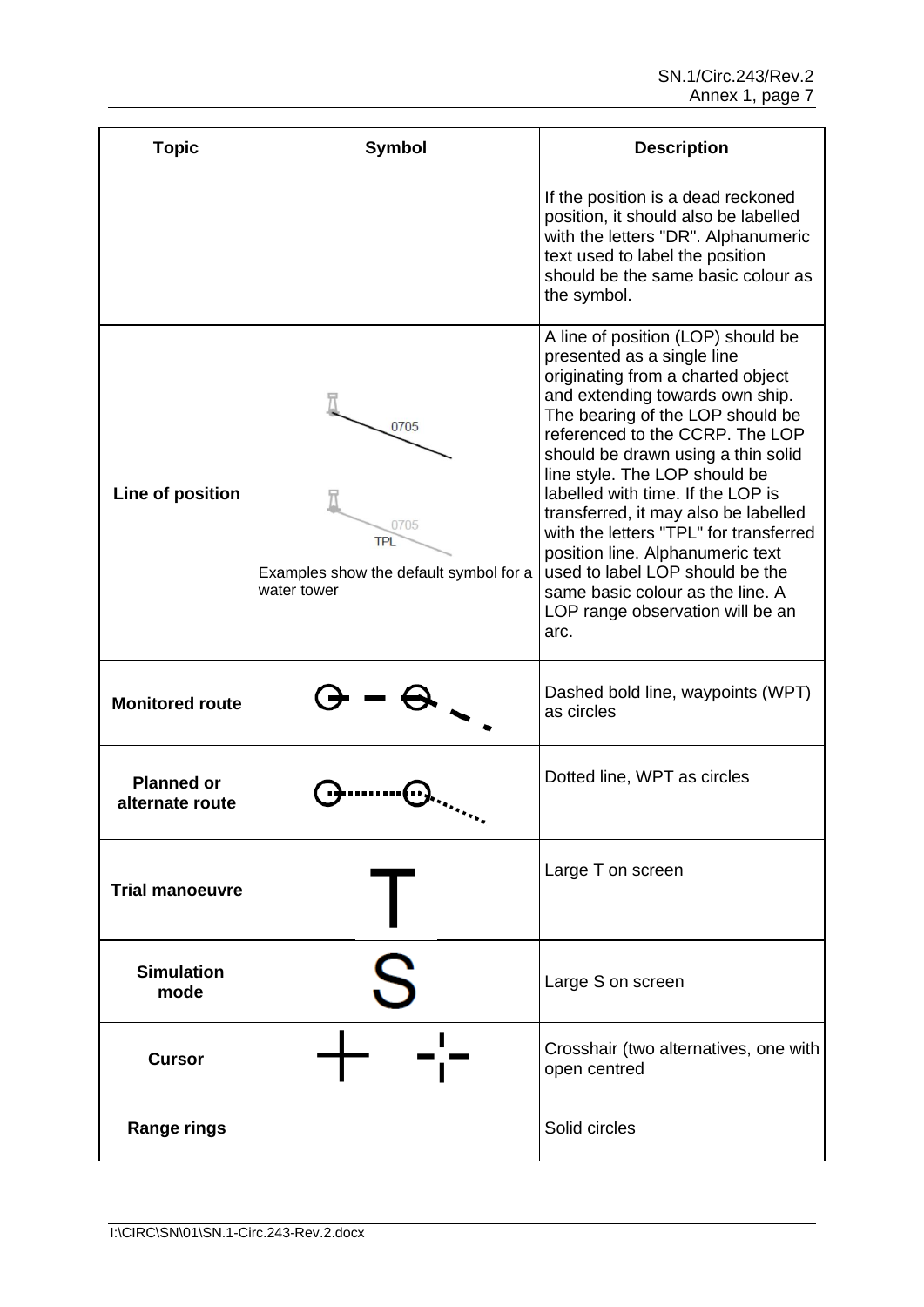| <b>Topic</b>                                       | <b>Symbol</b>                                                                                                                                                                                                                                                                     | <b>Description</b>                                                                                                                                                                                                                                                                                                                                                                                                                                                                                                                                                                                                                                                                                                                                 |
|----------------------------------------------------|-----------------------------------------------------------------------------------------------------------------------------------------------------------------------------------------------------------------------------------------------------------------------------------|----------------------------------------------------------------------------------------------------------------------------------------------------------------------------------------------------------------------------------------------------------------------------------------------------------------------------------------------------------------------------------------------------------------------------------------------------------------------------------------------------------------------------------------------------------------------------------------------------------------------------------------------------------------------------------------------------------------------------------------------------|
| <b>Variable Range</b><br><b>Markers (VRM)</b>      |                                                                                                                                                                                                                                                                                   | Circle.<br>Additional VRM should be<br>distinguishable from the primary<br><b>VRM</b>                                                                                                                                                                                                                                                                                                                                                                                                                                                                                                                                                                                                                                                              |
| <b>Electronic</b><br><b>Bearing Lines</b><br>(EBL) |                                                                                                                                                                                                                                                                                   | Dashed line.<br>Additional EBL should be<br>distinguishable from primary EBL                                                                                                                                                                                                                                                                                                                                                                                                                                                                                                                                                                                                                                                                       |
| <b>Acquisition/</b><br><b>Activation area</b>      |                                                                                                                                                                                                                                                                                   | Solid line boundary for an area                                                                                                                                                                                                                                                                                                                                                                                                                                                                                                                                                                                                                                                                                                                    |
| <b>Event mark</b>                                  |                                                                                                                                                                                                                                                                                   | Rectangle with diagonal line,<br>clarified by added text (e.g. "MOB"<br>for man overboard cases)                                                                                                                                                                                                                                                                                                                                                                                                                                                                                                                                                                                                                                                   |
| <b>Tidal stream</b>                                | 1115<br>1115<br>$1.4 \text{ km}$<br>Examples show default symbol for a<br>point                                                                                                                                                                                                   | A tidal stream should be presented<br>as a single line with three<br>arrowheads. The line should<br>originate from the charted position<br>for which a tidal stream table<br>(or tidal stream data) is available.<br>The line for an actual tidal stream<br>should be drawn using a thin solid<br>line style. The line for a predicted<br>tidal stream should be drawn using<br>a thin long dashed line style. The<br>arrowheads for a tidal stream<br>should be drawn using a thin solid<br>line style. The tidal stream should<br>be labelled adjacent to the line with<br>the effective strength and time.<br>ideally on opposite sides.<br>Alphanumeric text used to label the<br>tidal stream should be the same<br>basic colour as the line. |
| <b>Mariner entered</b><br>danger                   | Examples show the default symbol for a<br>mariner entered danger highlighting a<br>dangerous wreck at an unknown depth<br>bounded<br>rectangular<br>by<br>$\mathsf a$<br>danger<br>highlight and an outcropping<br>of land<br>bounded<br>by a user-entered<br>danger<br>highlight | A danger highlighted by a mariner<br>should be presented as a polygon<br>bounding a geographic area<br>designated as dangerous to<br>navigation, or as a poly-line creating<br>a boundary around such an area.<br>The boundary of the polygon, or<br>poly-line, should be drawn using a<br>thick solid line style. Recommended<br>colour: red. The polygon, or<br>bounded area, should be filled with<br>a transparent fill using the same<br>colour as the polygon or poly-line.                                                                                                                                                                                                                                                                  |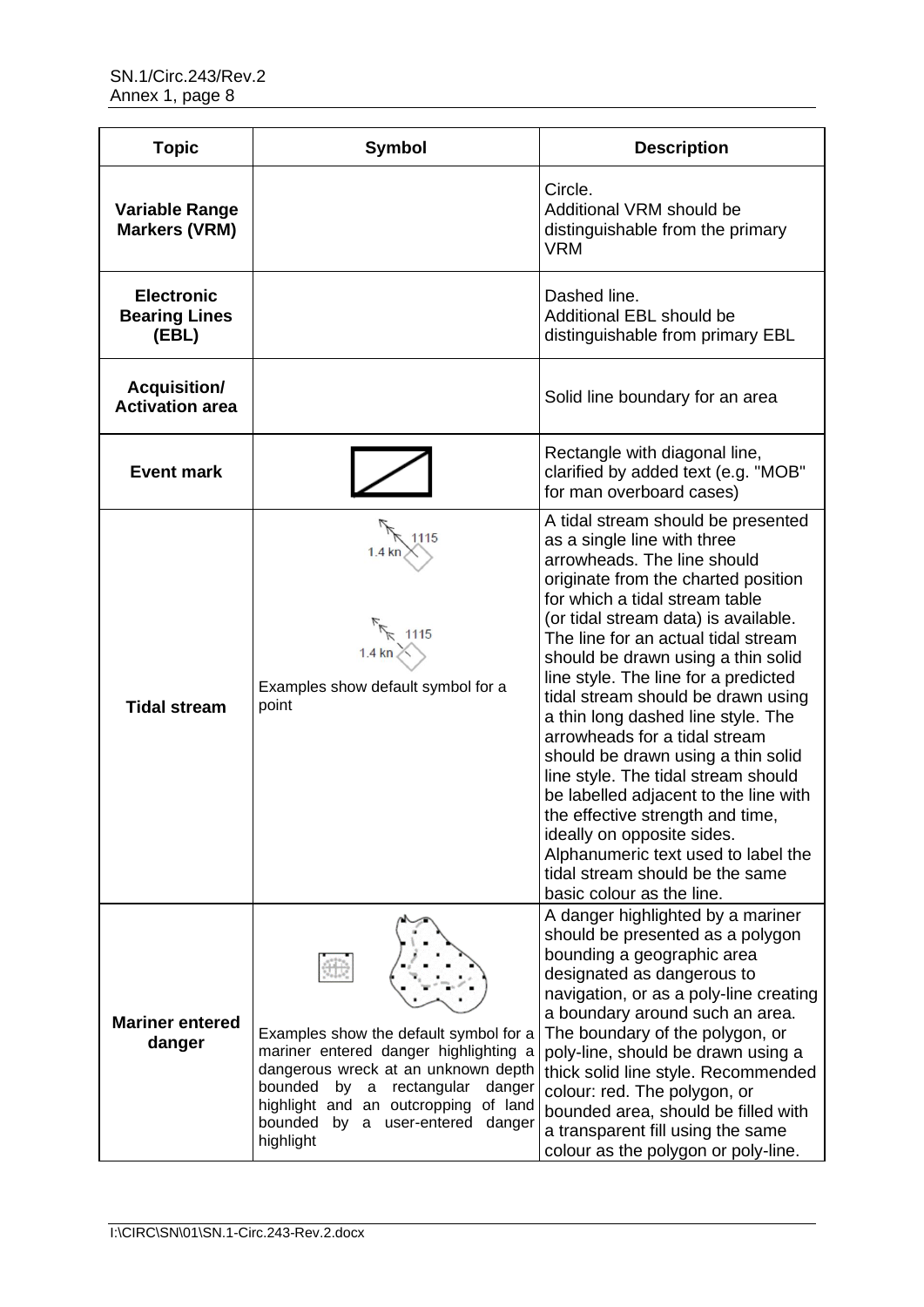| <b>Topic</b>                          | <b>Symbol</b>                                                                                                                                                 | <b>Description</b>                                                                                                                                                                                                                                                                                                                                                                                                                                                                                                                |
|---------------------------------------|---------------------------------------------------------------------------------------------------------------------------------------------------------------|-----------------------------------------------------------------------------------------------------------------------------------------------------------------------------------------------------------------------------------------------------------------------------------------------------------------------------------------------------------------------------------------------------------------------------------------------------------------------------------------------------------------------------------|
| Look-ahead<br>alarm highlight         | Example shows a depth area shallower<br>than safety contour and a dangerous<br>wreck within the look-ahead safety<br>check area                               | The graphical indication in the chart<br>area of an alarm condition (A11.4.4<br>and 11.4.6, MSC.232 (82)) should<br>be presented as a polygon or poly-<br>line on the boundary of the area or<br>point object causing the condition.<br>The polygon or poly-line should be<br>drawn using a thick solid line style<br>with recommended colour red. The<br>bounded area should have a<br>transparent fill of the same colour.                                                                                                      |
| Look-ahead<br>indication<br>highlight | Example show point (wreck), restricted<br>area and line (fish stakes)                                                                                         | The graphical indication in the chart<br>area of warning or caution<br>conditions (see A11.4.4 and 11.4.6,<br>MSC.232 (82)) should be presented<br>as a polygon or poly-line on the<br>boundary of the area or point object<br>causing the condition. The polygon<br>or poly-line should be drawn using a<br>thick solid line style with<br>recommended colour yellow and<br>adjacent thin lines of black on either<br>side for visibility against a white<br>(Day) background. The bounded<br>area should not be filled.         |
| Danger bearing                        | <b>NLT100</b><br>NMT080<br>The drawing is not to scale. The<br>example shows the default symbols for<br>a light and a dangerous wreck at an<br>unknown depth. | A danger bearing or clearing line<br>should be presented as a single line<br>with an arrowhead directed at the<br>base of a charted object. The line<br>should be drawn using a thin solid<br>line style with the required colour<br>red. A danger bearing should be<br>labelled with its bearing. The letters<br>"NMT" should be used to indicate<br>"not more than". The letters "NLT" to<br>indicate "not less than".<br>Alphanumeric text used to label the<br>danger bearing should be the same<br>basic colour as the line. |
| <b>MSI</b>                            | Example of point symbol<br>MSI<br>Example of area symbol<br>MSI<br>MSI<br>MSI                                                                                 | MSI point symbol should be<br>presented as a box with the "MSI"<br>inscribed inside it. The box should<br>be centred at the position derived<br>from the MSI message. The box<br>should be drawn using a thick solid<br>line style.<br>The MSI area symbol should be<br>presented as a series of lines<br>bounding a geographic area<br>designated as "caution" to                                                                                                                                                                |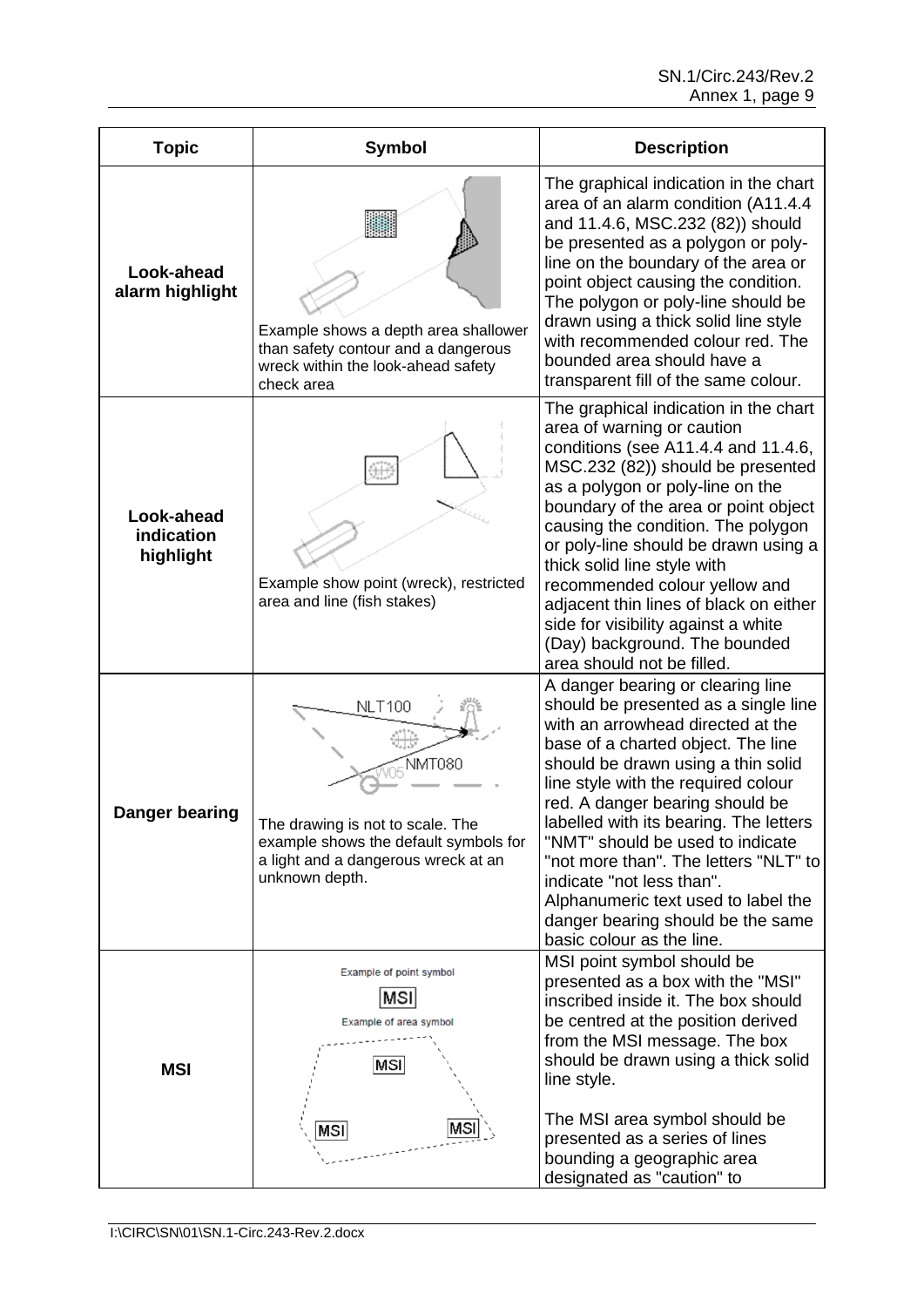| <b>Topic</b>                  | Symbol                                                                                                                                          | <b>Description</b>                                                                                                                                                                                                                                                                                                                                                                                                                                                                                                                                                                                          |
|-------------------------------|-------------------------------------------------------------------------------------------------------------------------------------------------|-------------------------------------------------------------------------------------------------------------------------------------------------------------------------------------------------------------------------------------------------------------------------------------------------------------------------------------------------------------------------------------------------------------------------------------------------------------------------------------------------------------------------------------------------------------------------------------------------------------|
|                               |                                                                                                                                                 | navigation. Connecting lines should<br>be drawn using thin dashed line<br>style and using the same basic<br>colour as the symbol itself. The area<br>should be filled with a sparse<br>pattern of MSI point symbols.                                                                                                                                                                                                                                                                                                                                                                                        |
|                               |                                                                                                                                                 | Note that the source of MSI may be<br>NAVTEX, AIS ASM function<br>identifier 22 or 23 (SN.1/Circ.289),<br>etc.                                                                                                                                                                                                                                                                                                                                                                                                                                                                                              |
|                               |                                                                                                                                                 | Meteorological information symbols<br>consist of two parts:                                                                                                                                                                                                                                                                                                                                                                                                                                                                                                                                                 |
|                               |                                                                                                                                                 | the weather station symbol;<br>and<br>reference point and the wind<br>shaft.                                                                                                                                                                                                                                                                                                                                                                                                                                                                                                                                |
| Meteorological<br>information | Dover<br>(WMO)<br>Example of weather station<br>Dover<br>(WMO)<br>Example of weather station with optional<br>wind shaft in southern hemisphere | The weather station symbol should<br>be presented as a circle with "W"<br>inscribed inside it. The circle should<br>be centred at the position derived<br>from the site location report binary<br>message. The circle should not be<br>more than 6 mm in diameter, drawn<br>using a thin solid line style and<br>using the same basic colour as AIS<br>AtoN. The reference point symbol<br>should be presented as a dot. The<br>dot should be more drawn using a<br>thin solid line style and using the<br>same basic colour as AIS AtoN.<br>Alphanumeric text may be used to<br>label the weather station. |
|                               | Example of reference point with optional<br>wind shaft in southern hemisphere                                                                   | The optional wind shaft should be<br>used to represent wind force and<br>direction as defined by WMO<br>No.485, Appendix II-4, the surface<br>plotting model. If wind force and<br>direction is not available then there<br>should be no environmental symbol.<br>The wind shaft should be not more<br>than 3 times the diameter of the<br>weather station symbol. The length<br>of barbs and pennants should not<br>exceed the diameter of the weather<br>station symbol. The wind shaft<br>should be drawn using a thick solid<br>line style and using the same basic                                     |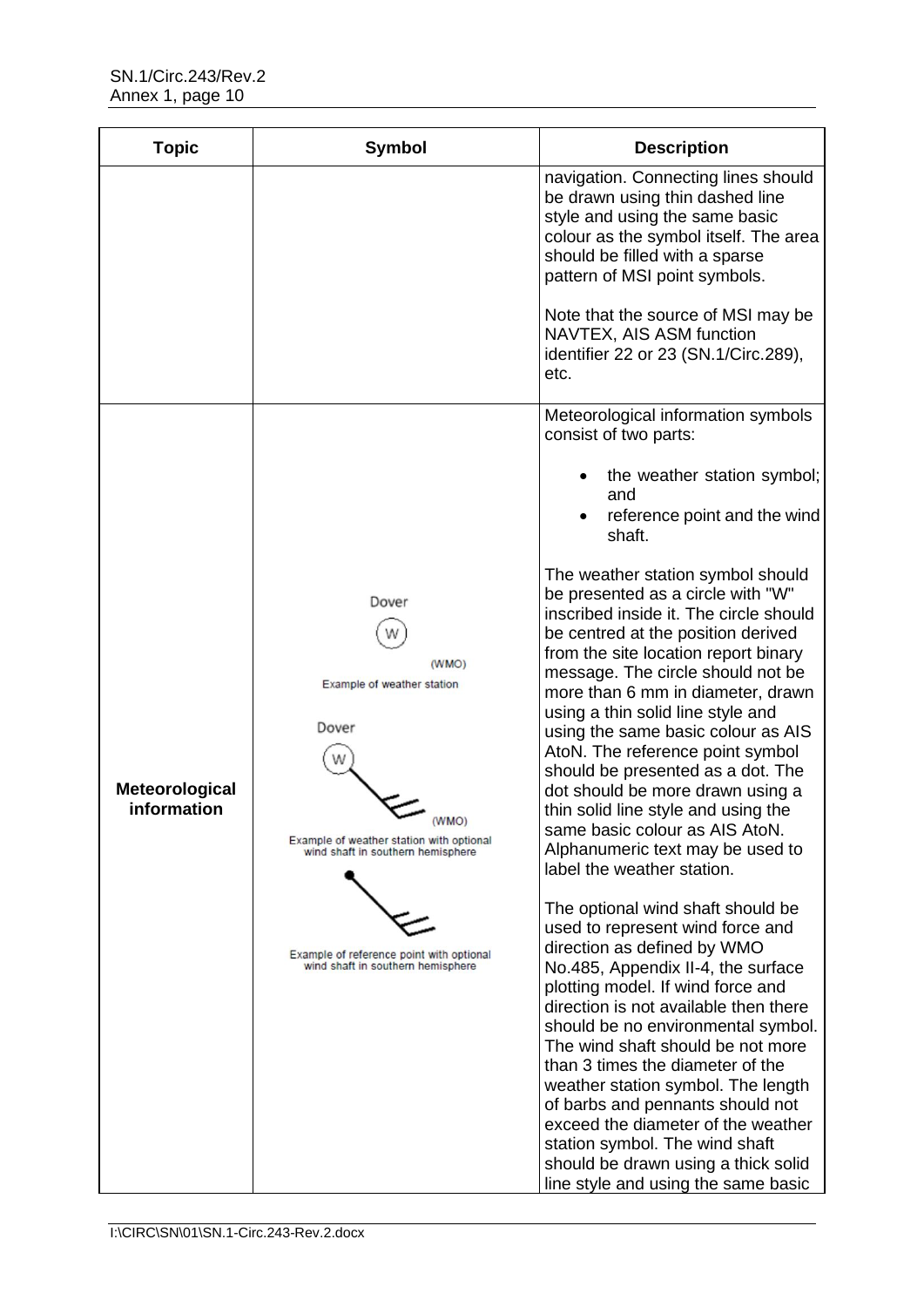| <b>Topic</b>                                | Symbol | <b>Description</b>                                                                                                                                                                                                                                                                                                                                                                                                                                                                                                                                                                                                                                                                                                                                                                                                                                                                                                                                                                                                                                                       |
|---------------------------------------------|--------|--------------------------------------------------------------------------------------------------------------------------------------------------------------------------------------------------------------------------------------------------------------------------------------------------------------------------------------------------------------------------------------------------------------------------------------------------------------------------------------------------------------------------------------------------------------------------------------------------------------------------------------------------------------------------------------------------------------------------------------------------------------------------------------------------------------------------------------------------------------------------------------------------------------------------------------------------------------------------------------------------------------------------------------------------------------------------|
|                                             |        | colour as AIS AtoN. The wind shaft<br>is directed along the axis of the wind<br>towards the centre of the station<br>circle and stops at its<br>circumference. Wind is represented<br>by barbs and solid pennants. The<br>full barbs representing 5 m s-1 or<br>10 kn, the half barbs representing<br>2.5 m s-1 or 5 kn and the solid<br>pennant representing 25 m s-1<br>or 50 kn. All pennants and barbs lie<br>to the left (clockwise) of the wind<br>shaft in the northern hemisphere<br>and to the right (counter clockwise)<br>of the wind shaft in the southern<br>hemisphere. Barbs are at an angle<br>of 110° to 130° from the wind shaft.<br>Pennants are triangles with their<br>bases on the wind shaft. A calm<br>should be indicated by a circle<br>drawn around the weather station<br>circle. Missing wind speed should<br>be indicated by placing an "x" at the<br>end of the wind shaft in lieu of the<br>wind barbs.<br>Note that the source of<br>meteorological information may be<br>AIS ASM function identifier 26 or 31<br>(SN.1/Circ.289), etc. |
| <b>Tidal and water</b><br>level information |        | Tidal and water level information<br>symbol consist of three parts:<br>tidal symbol;<br>tidal flow symbol;<br>tidal gauge symbol.<br>The tidal symbol should be<br>presented as a diamond with "T"<br>inscribed inside it. The diamond<br>should be centred at the position<br>derived from the site location report<br>binary message. The diamond<br>should be drawn using a thin solid<br>line style and using the same basic<br>colour as AIS AtoN.<br>The optional tidal flow part of the<br>symbol should be used to represent<br>tidal speed and direction. If tidal<br>speed and direction is not available                                                                                                                                                                                                                                                                                                                                                                                                                                                      |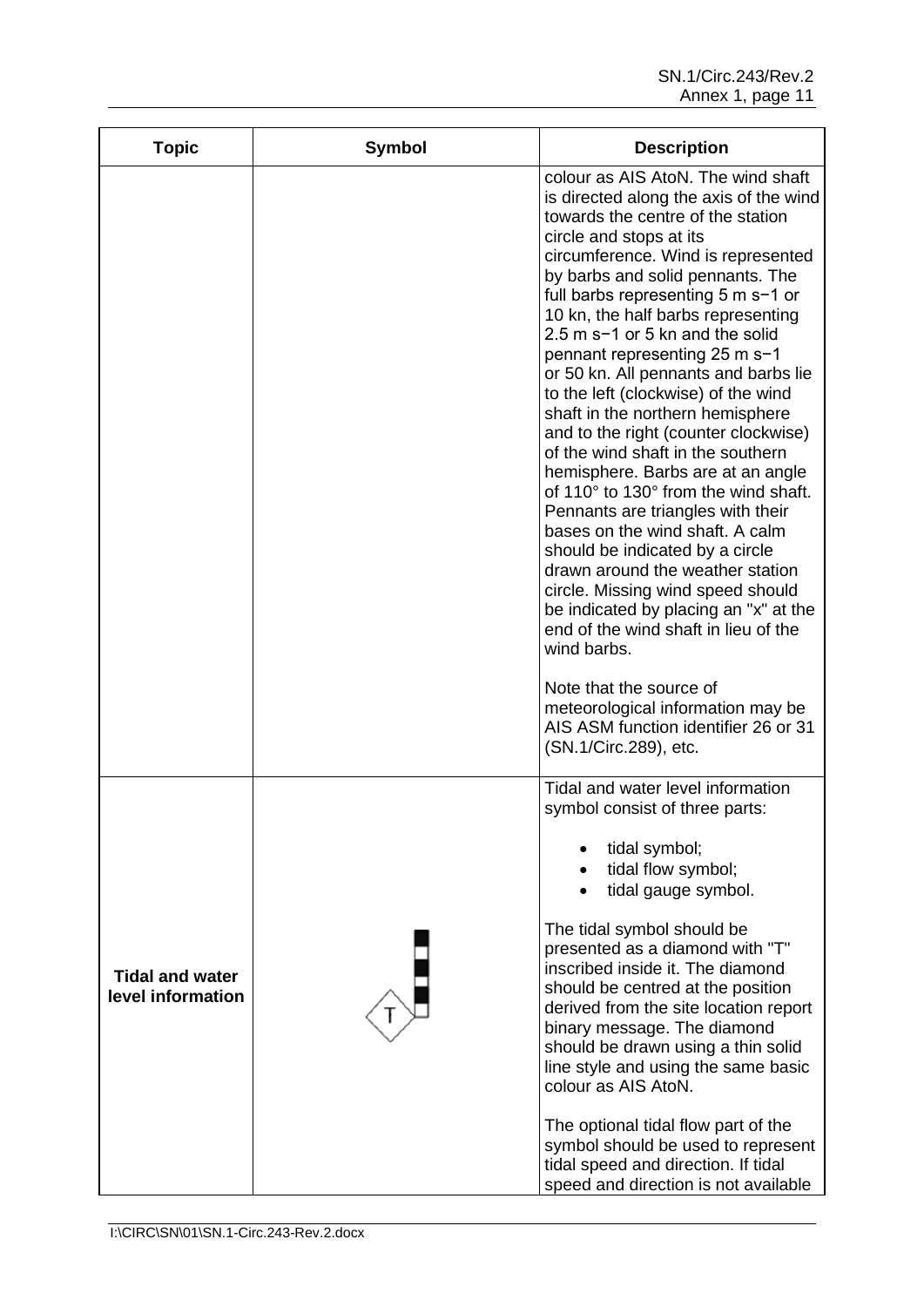| Topic | Symbol | <b>Description</b>                                                                                                                                                                                                                                                                                                                                           |
|-------|--------|--------------------------------------------------------------------------------------------------------------------------------------------------------------------------------------------------------------------------------------------------------------------------------------------------------------------------------------------------------------|
|       |        | then there should be no tidal flow<br>symbol. The tidal flow symbol<br>should be drawn to the direction of<br>the tidal current and using the same<br>basic colour as AIS AtoN.                                                                                                                                                                              |
|       |        | The optional tidal gauge part of the<br>symbol should be used to represent<br>availability of water level<br>information. If water level is not<br>available then there should be no<br>tidal gauge symbol. The tidal gauge<br>symbol should be drawn using a<br>thick solid line style, transparent fill<br>and using the same basic colour as<br>AIS AtoN. |
|       |        | Note that the source of tidal<br>information may be AIS ASM                                                                                                                                                                                                                                                                                                  |
|       |        | function identifier 31<br>(SN.1/Circ.289), etc.                                                                                                                                                                                                                                                                                                              |

| <b>Topic</b>                             | <b>Symbol</b>               | <b>Description</b>                                                                                                                                                                                                                                                                                                                                                                                                                                                                                                               |
|------------------------------------------|-----------------------------|----------------------------------------------------------------------------------------------------------------------------------------------------------------------------------------------------------------------------------------------------------------------------------------------------------------------------------------------------------------------------------------------------------------------------------------------------------------------------------------------------------------------------------|
| <b>Signal station</b>                    |                             | Signal station should be presented<br>as a diamond centred at the<br>reported position of the signal<br>station. The sides of the diamond<br>should be the same basic colour as<br>the AIS AtoN symbol.<br>The symbol should be labelled with<br>text "SS" centred in the diamond<br>and the colour of the label should be<br>the same colour as the symbol.<br>Note that a signal station is a station<br>capable of transmitting marine traffic<br>signals. The source of signal station<br>may be AIS ASM function identifier |
|                                          |                             | 19 (SN.1/Circ.289), etc.                                                                                                                                                                                                                                                                                                                                                                                                                                                                                                         |
| <b>Route</b><br>information<br>broadcast | WO3<br>153T<br>136T<br>0891 | Route information is as a series of<br>waypoints connected by one or<br>more legs. Leg lines on the route<br>information should be drawn using a<br>thin dotted line style. They should<br>have a centred solid triangle with<br>equal length of each side and<br>should be the same basic colour as<br>the AIS AtoN symbol. Solid triangle<br>is centred on visible part of each<br>leg.                                                                                                                                        |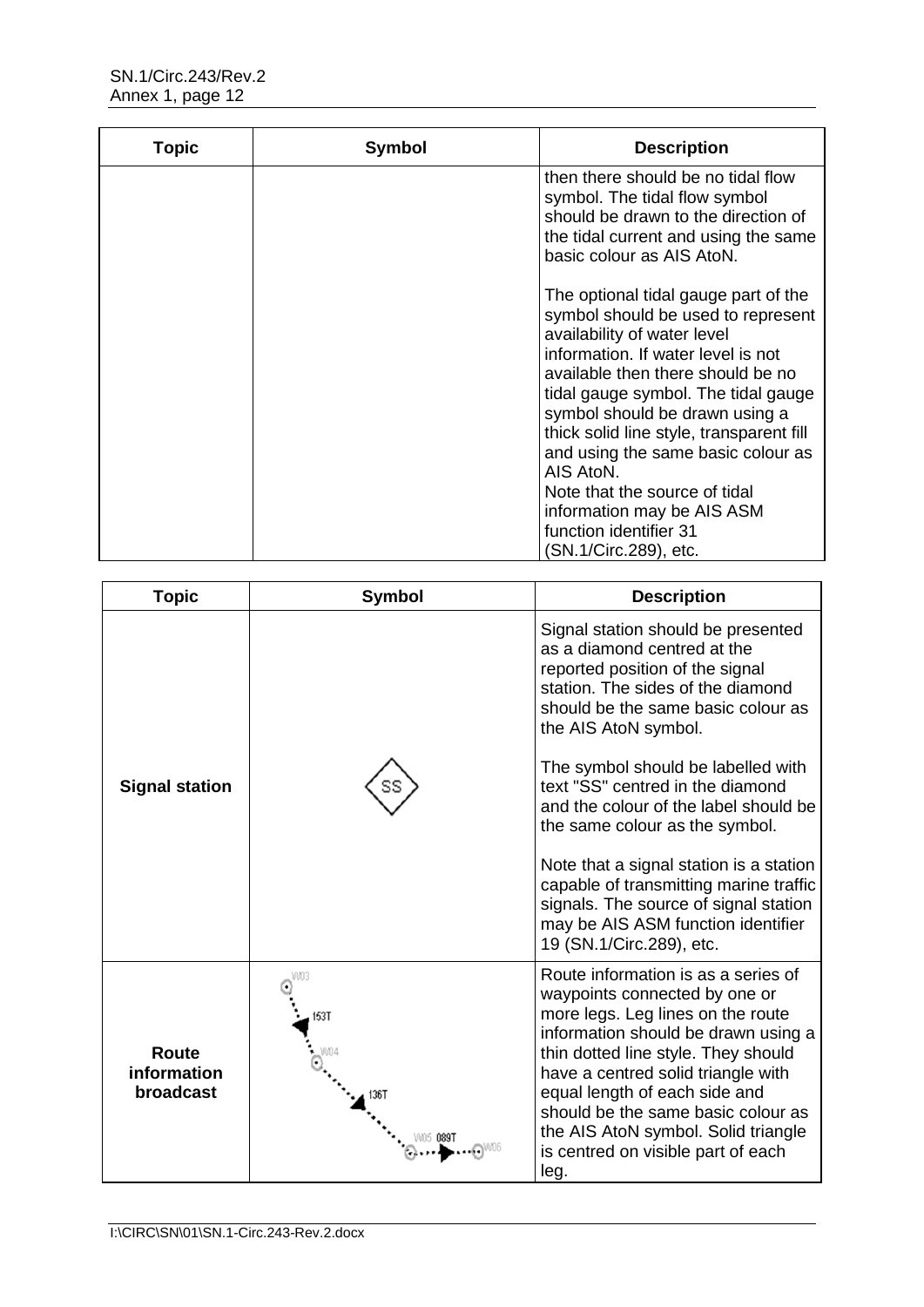|  | Leg lines on the route information<br>may be labelled adjacent to their<br>line with their course. The label<br>should not interfere with text used to<br>label the waypoint. Alphanumeric<br>text used to label a leg line should<br>be the same colour as the leg line. |
|--|---------------------------------------------------------------------------------------------------------------------------------------------------------------------------------------------------------------------------------------------------------------------------|
|  | The colour of route type "mandatory"<br>route" should be different from other<br>route types.                                                                                                                                                                             |
|  | Note that the source of route<br>information may be AIS ASM<br>function identifier 27 or 28<br>(SN.1/Circ.289), etc.                                                                                                                                                      |

| <b>Topic</b>                           | <b>Symbol</b> | <b>Description</b>                                                                                                                                                                                                                                                                                                                                                                                                                                              |
|----------------------------------------|---------------|-----------------------------------------------------------------------------------------------------------------------------------------------------------------------------------------------------------------------------------------------------------------------------------------------------------------------------------------------------------------------------------------------------------------------------------------------------------------|
| <b>Berthing data</b>                   | BERT          | Berthing assignment should be<br>presented as a box with the "BERTH"<br>inscribed inside it. The box should be<br>centred at the position derived from the<br>berthing data message. The box should<br>be drawn using a thick solid line style<br>and should be the same basic colour as<br>the AIS AtoN symbol.<br>Note that the source of berthing data<br>may be AIS ASM function identifier 20<br>(SN.1/Circ.289), etc.                                     |
| <b>Clearance time to</b><br>enter port |               | Clearance time to enter port should be<br>presented as a box with the "CTE"<br>inscribed inside it. The box should be<br>centred at the position derived from<br>clearance time to enter port data<br>message. The box should be drawn<br>using a thick solid line style and should<br>be the same basic colour as the AIS<br>AtoN symbol.<br>Note that the source of clearance to<br>enter port may be AIS ASM function<br>identifier 18 (SN.1/Circ.289), etc. |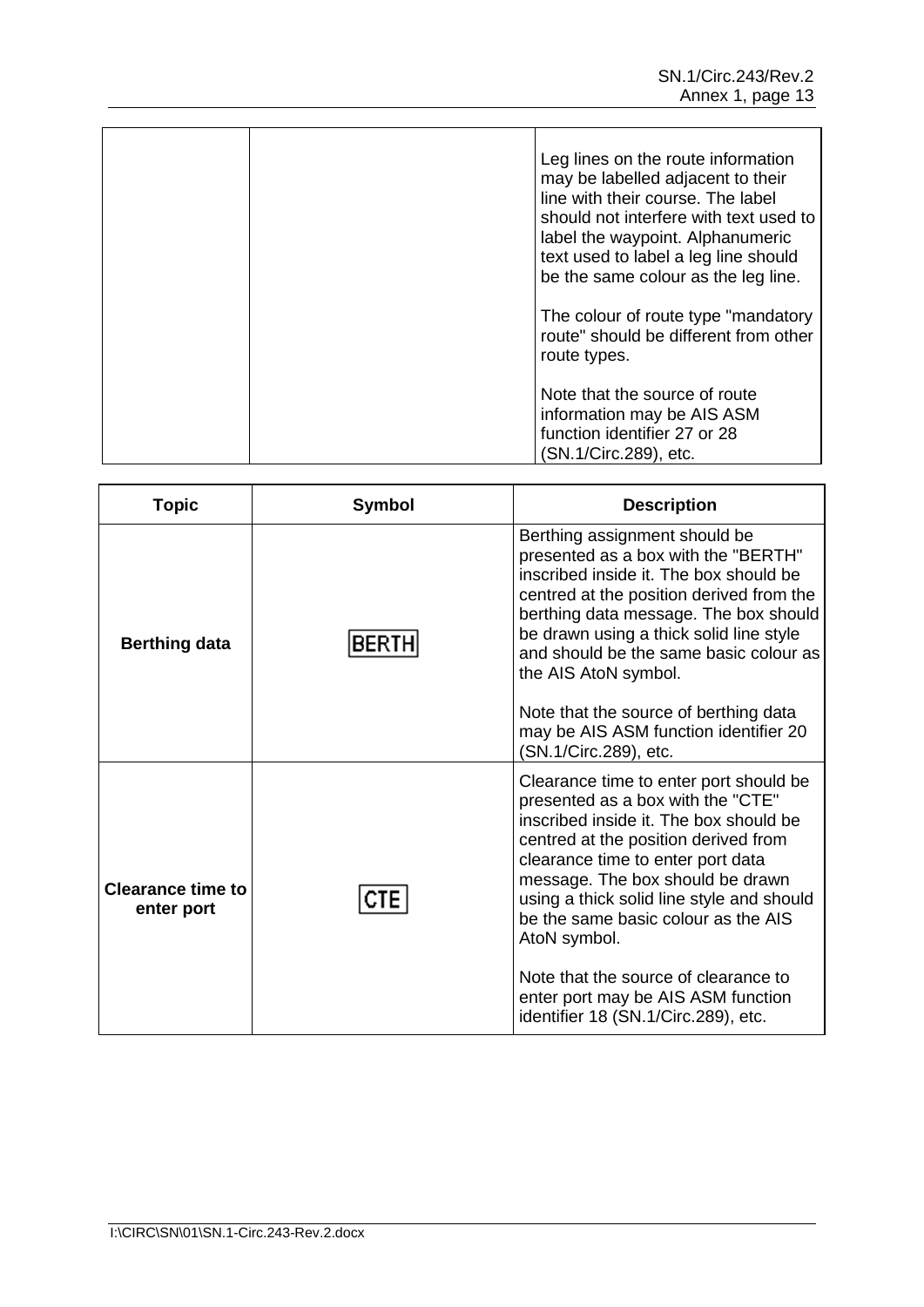| Area notice | Example of point symbol<br>AN<br>Example of area symbol<br>AN<br>AN | Area notice point symbol should be<br>presented as a box with "AN" inscribed<br>inside it. The box should be centred at<br>the position derived from Area notice<br>message. The box should be drawn<br>using a thick solid line style and should<br>be the same basic colour as the AIS<br>AtoN symbol.<br>Area notice area symbol should be<br>presented as a series of lines bounding<br>a geographic area. Connecting lines<br>should be drawn using the thin dashed<br>line style and using the same basic<br>colour as the symbol itself. The area<br>should be filled with a sparse pattern of<br>Area notice point symbols. Drawing<br>priority of Area notice symbol is below<br>Maritime Safety Information (MSI).<br>Note that the source of the area notice<br>may be AIS ASM function identifier 22<br>or 23 (SN.1/Circ.289), etc.                                                    |
|-------------|---------------------------------------------------------------------|----------------------------------------------------------------------------------------------------------------------------------------------------------------------------------------------------------------------------------------------------------------------------------------------------------------------------------------------------------------------------------------------------------------------------------------------------------------------------------------------------------------------------------------------------------------------------------------------------------------------------------------------------------------------------------------------------------------------------------------------------------------------------------------------------------------------------------------------------------------------------------------------------|
| Air gap     |                                                                     | Air gap symbols consist of two parts:<br>the air gap symbol<br>the air gap gauge symbol<br>The air gap symbol should be<br>presented as a diamond with "A"<br>inscribed inside it. The diamond should<br>be centred at the position derived from<br>the site location report binary message.<br>The diamond should be drawn using a<br>thin solid line style and using the same<br>basic colour as AIS AtoN.<br>The air gap gauge part of the symbol<br>should be used to represent availability<br>of air gap information. If air gap is not<br>available then there should be no air<br>gap gauge symbol. The air gap gauge<br>symbol should be drawn using a thick<br>solid line style, transparent fill and<br>using the same basic colour as AIS<br>AtoN.<br>Note that the source of the air gap/air<br>draught information may be AIS ASM<br>function identifier 26 (SN.1/Circ.289),<br>etc. |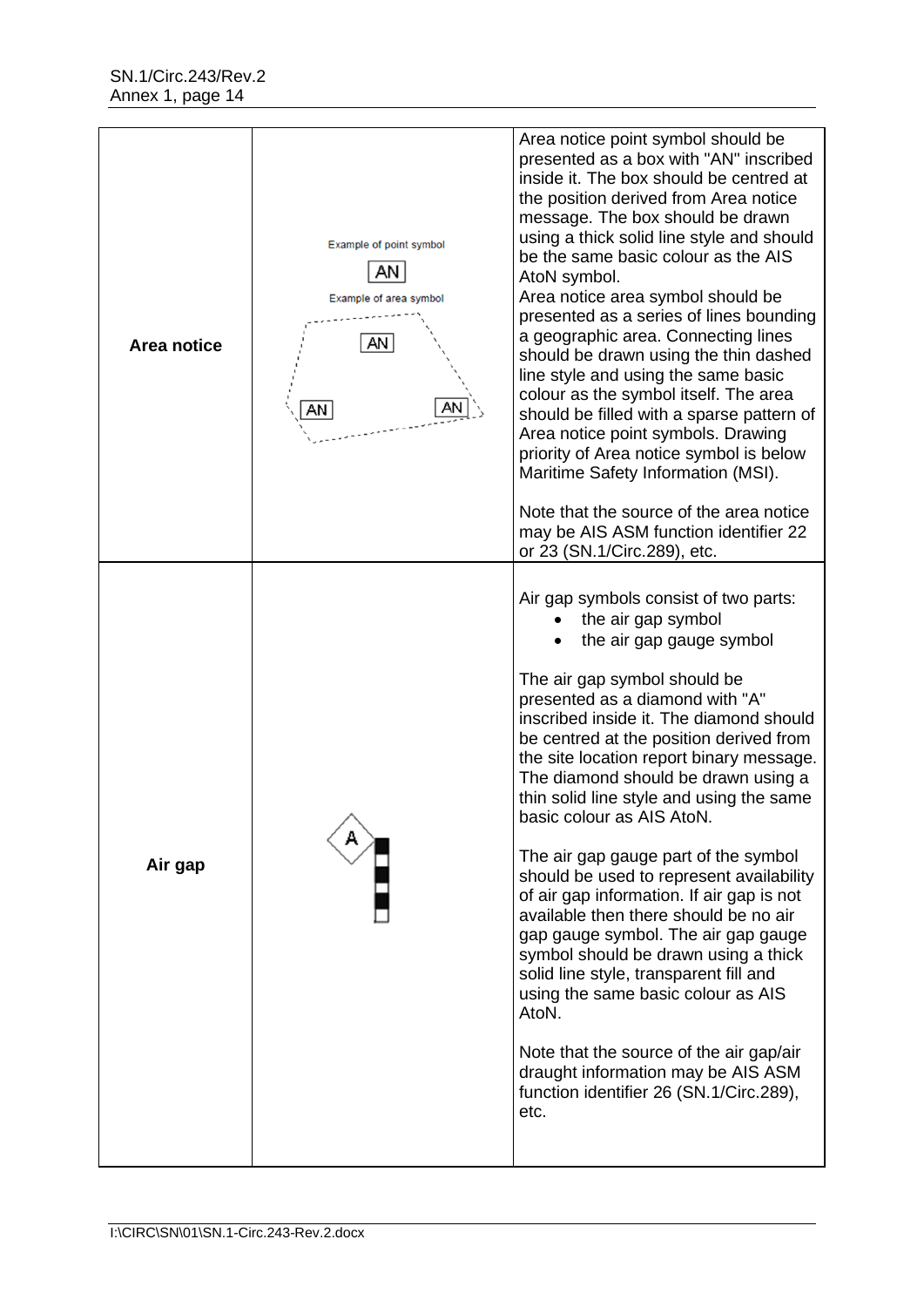| <b>Environmental</b><br>report |  | The environmental report symbol<br>should be presented as a diamond with<br>"ENV" inscribed inside it. The diamond<br>should be centred at the position<br>derived from the site location report<br>binary message. The diamond should<br>be drawn using a thin solid line style<br>and using the same basic colour as AIS<br>AtoN.<br>Note that the source of environmental<br>information may be AIS ASM function<br>identifier 26 or 31 (SN.1/Circ.289), etc. |
|--------------------------------|--|------------------------------------------------------------------------------------------------------------------------------------------------------------------------------------------------------------------------------------------------------------------------------------------------------------------------------------------------------------------------------------------------------------------------------------------------------------------|
|--------------------------------|--|------------------------------------------------------------------------------------------------------------------------------------------------------------------------------------------------------------------------------------------------------------------------------------------------------------------------------------------------------------------------------------------------------------------------------------------------------------------|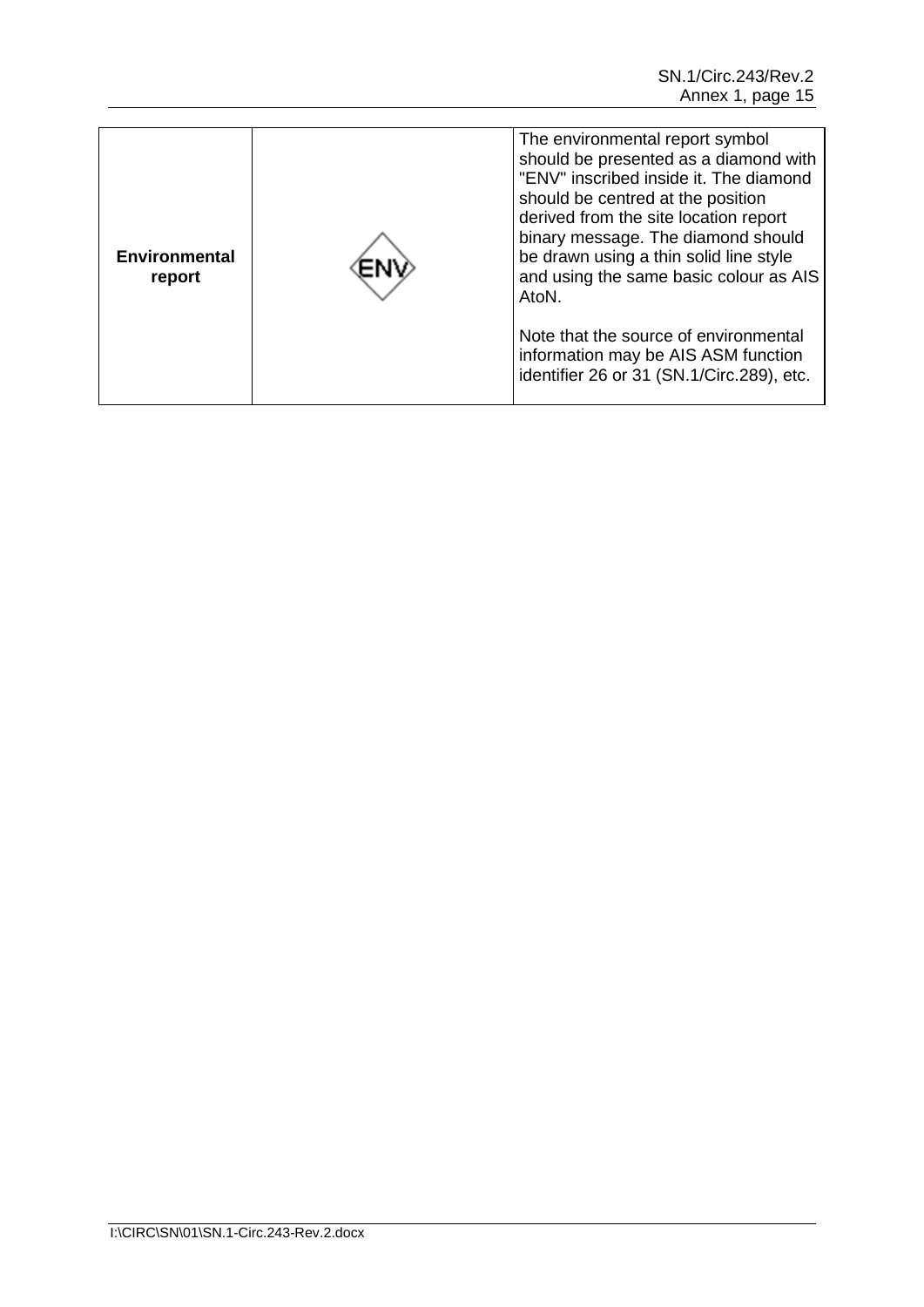| <b>Type of AIS AtoN</b><br>(Type of code in AIS msg. 21)                                                                                                                | <b>Symbol</b><br>(Physical) | <b>Symbol</b><br>(Virtual) | <b>Description</b>                                                                                                                                                                                                                                                                                                                        |
|-------------------------------------------------------------------------------------------------------------------------------------------------------------------------|-----------------------------|----------------------------|-------------------------------------------------------------------------------------------------------------------------------------------------------------------------------------------------------------------------------------------------------------------------------------------------------------------------------------------|
| Portrayal when indication of type<br>is not selected                                                                                                                    |                             |                            | Solid diamond<br>(Shown with chart symbol. Chart<br>symbol not required for radar.)<br>Note: Applicable only for Physical<br><b>AIS AtoN</b>                                                                                                                                                                                              |
| Default, type not specified<br>(0)<br>Reference point (1)<br>Light, without sectors (5)<br>Light, with sectors (6)<br>Leading Light Front (7)<br>Leading Light Rear (8) |                             |                            | Physical: Solid diamond<br>(Shown with chart symbol. Chart<br>symbol not required for radar.)<br>Virtual: Dotted diamond with cross<br>hair centred at reported position                                                                                                                                                                  |
| <b>Fixed structure</b><br>offshore/obstruction (3)<br>Light Vessel/LANBY/Rigs<br>(31)                                                                                   |                             |                            | Solid diamond<br>(Shown with chart symbol. Chart<br>symbol not required for radar.)<br><b>Note: Fixed structure</b><br>offshore/obstruction and Light<br>Vessel/LANBY/Rigs versions are<br>not applicable for Virtual AIS AtoN                                                                                                            |
| Racon (2)                                                                                                                                                               | $\boldsymbol{\circ}$        |                            | Solid diamond with double circle of<br>black inner circle on the top of<br>diamond<br>Racon<br>version<br><b>Note:</b><br>not<br>is<br>applicable for Virtual AIS AtoN                                                                                                                                                                    |
| <b>Emergency Wreck Mark</b><br>(4)                                                                                                                                      |                             |                            | Physical: Solid diamond with cross<br>on the top of diamond<br>(Shown with chart symbol. Chart<br>symbol not required for radar.)<br>Virtual: Dotted diamond with cross<br>hair centred at reported position and<br>cross on the top of diamond                                                                                           |
| Beacon, Cardinal N (9)<br>Floating, Cardinal Mark N<br>(20)                                                                                                             |                             |                            | Physical: Solid diamond with 2<br>triangles, one above the other, point<br>upward, on top of diamond<br>(Shown with chart symbol. Chart<br>symbol not required for radar.)<br>Virtual: Dotted diamond with cross<br>hair centred at reported position and<br>2 triangles, one above the other,<br>points upward, on the top of<br>diamond |

# **Table 5.1: Improved symbols for portrayal of AIS Aids to Navigation (AIS AtoN)**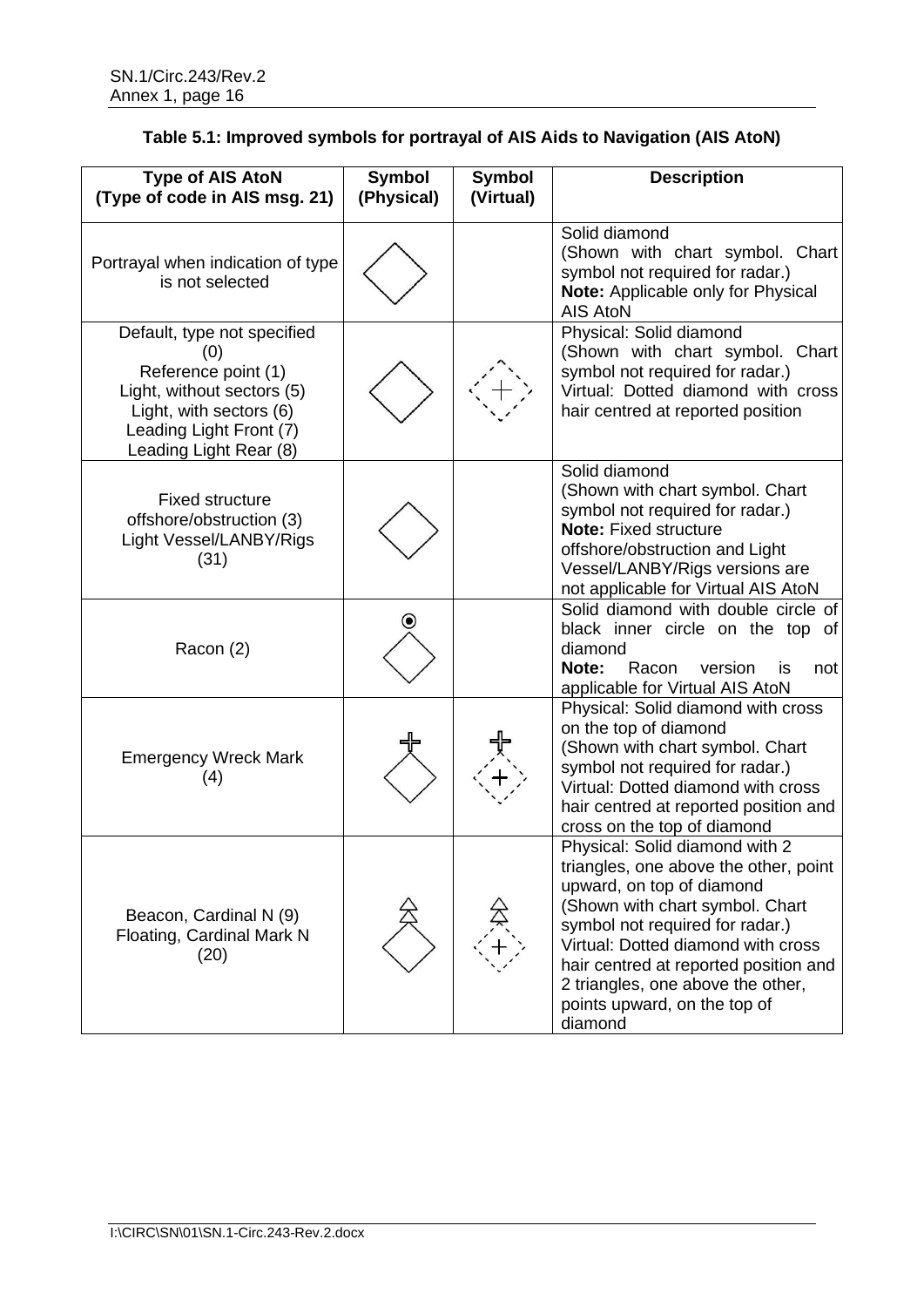| <b>Type of AIS AtoN</b><br>(Type of code in AIS msg. 21)                                                                                                                    | <b>Symbol</b><br>(Physical) | Symbol<br>(Virtual) | <b>Description</b>                                                                                                                                                                                                                                                                                                                                |
|-----------------------------------------------------------------------------------------------------------------------------------------------------------------------------|-----------------------------|---------------------|---------------------------------------------------------------------------------------------------------------------------------------------------------------------------------------------------------------------------------------------------------------------------------------------------------------------------------------------------|
| Beacon, Cardinal E (10)<br>Floating, Cardinal Mark E<br>(21)                                                                                                                |                             |                     | Physical: Solid diamond with 2<br>triangles, one above the other, base<br>to base, on the top of diamond<br>(Shown with chart symbol. Chart<br>symbol not required for radar.)<br>Virtual: Dotted diamond with cross<br>hair centred at reported position<br>and 2 triangles, one above the<br>other, base to base, on the top of<br>diamond      |
| Beacon, Cardinal S (11)<br>Floating, Cardinal Mark S<br>(22)                                                                                                                |                             |                     | Physical: Solid diamond with 2<br>triangles, one above the other, point<br>downward, on the top of diamond<br>(Shown with chart symbol. Chart<br>symbol not required for radar.)<br>Virtual: Dotted diamond with cross<br>hair centred at reported position<br>and 2 triangles, one above the<br>other, points downward, on the top<br>of diamond |
| Beacon, Cardinal W (12)<br>Floating, Cardinal Mark W<br>(23)                                                                                                                |                             |                     | Physical: Solid diamond with 2<br>triangles, one above the other, point<br>to point, on the top of diamond<br>(Shown with chart symbol. Chart<br>symbol not required for radar.)<br>Virtual: Dotted diamond with cross<br>hair centred at reported position<br>and 2 triangles, one above the<br>other, point to point, on the top of<br>diamond  |
| Beacon, Port hand (13) Beacon,<br>Preferred<br>Channel Port hand (15) Port<br>hand Mark (24)<br><b>Preferred Channel Port hand</b><br>(26)                                  |                             |                     | Physical: Solid diamond with<br>rectangle, short side up, on the top<br>of diamond (Shown with chart<br>symbol. Chart symbol not required<br>for radar.)<br>Virtual: Dotted diamond with cross<br>hair centred at reported position and<br>rectangle, short side up, on the top<br>of diamond                                                     |
| Beacon, Starboard hand<br>(14)<br>Beacon, Preferred<br><b>Channel Starboard hand</b><br>(16)<br>Starboard hand Mark (25)<br><b>Preferred Channel</b><br>Starboard hand (27) |                             |                     | Physical: Solid diamond with<br>triangle, points upward, on the top<br>of diamond (Shown with chart<br>symbol. Chart symbol not required<br>for radar.)<br>Virtual: Dotted diamond with cross<br>hair centred at reported position<br>and triangle, points upward, on the<br>top of diamond                                                       |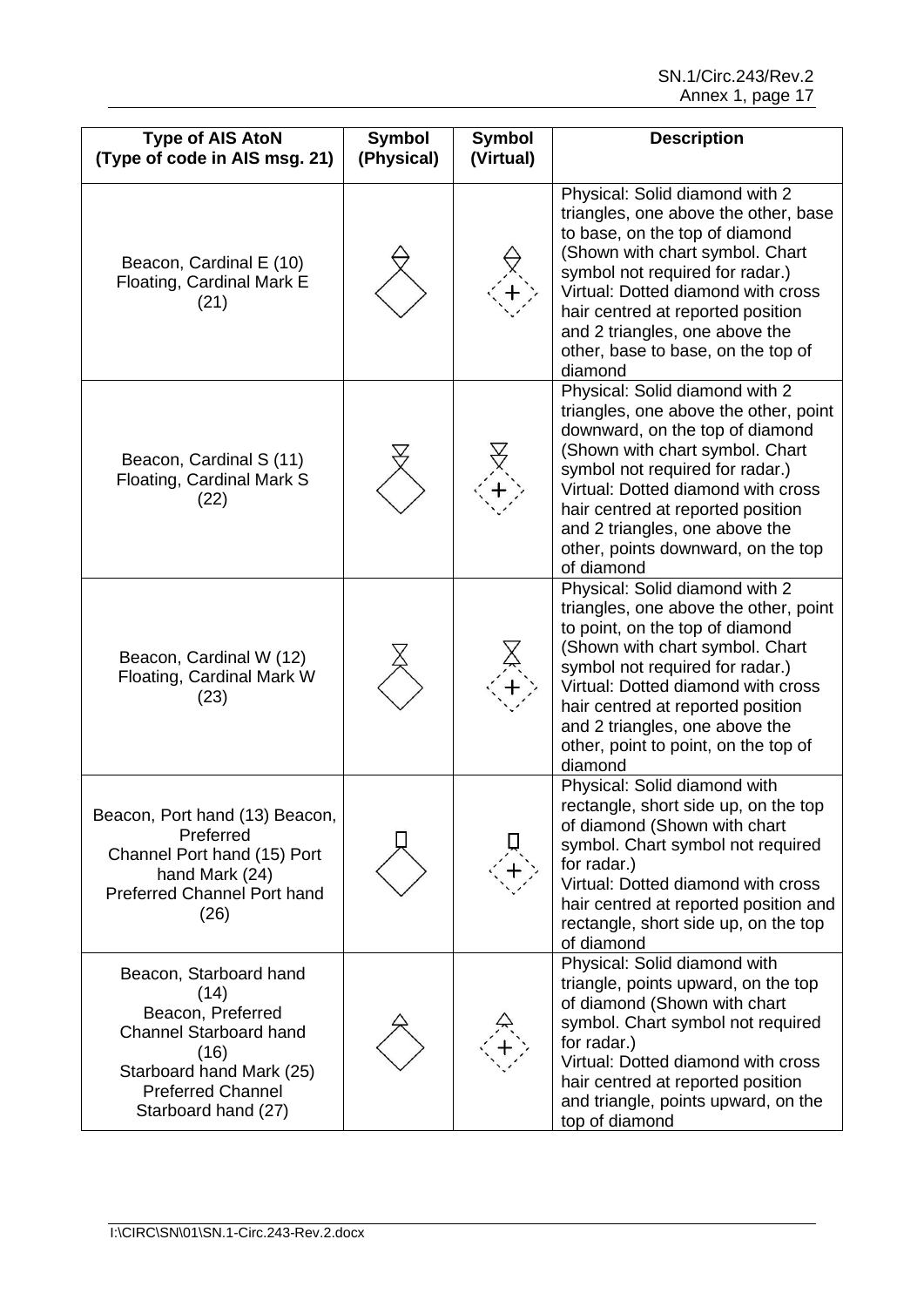| <b>Type of AIS AtoN</b><br>(Type of code in AIS msg. 21)                | <b>Symbol</b><br>(Physical) | <b>Symbol</b><br>(Virtual) | <b>Description</b>                                                                                                                                                                                                                                                                                        |
|-------------------------------------------------------------------------|-----------------------------|----------------------------|-----------------------------------------------------------------------------------------------------------------------------------------------------------------------------------------------------------------------------------------------------------------------------------------------------------|
| Beacon, Isolated danger<br>(17)<br>Isolated danger (28) Beacon,<br>Safe |                             |                            | Physical: Solid diamond with 2<br>circles, one above the other, on the<br>top of diamond (Shown with chart<br>symbol. Chart symbol not required<br>for radar.)<br>Virtual: Dotted diamond with cross<br>hair centred at reported position<br>and 2 circles, one above the other,<br>on the top of diamond |
| Beacon, Safe water (18) Safe<br>Water $(29)$                            |                             |                            | Physical: Solid diamond with circle<br>on the top of diamond<br>(Shown with chart symbol. Chart<br>symbol not required for radar.)<br>Virtual: Dotted diamond with cross<br>hair centred at reported position<br>and circle on the top of diamond                                                         |
| Beacon, Special mark (19)<br>Special Mark (30)                          |                             |                            | Physical: Solid diamond with bold<br>outlined "X" on the top of diamond<br>(Shown with chart symbol. Chart<br>symbol not required for radar.)<br>Virtual: Dotted diamond with cross<br>hair centred at reported position<br>and bold outlined "X" on the top of<br>diamond                                |

# **Table 5.2: Portrayal of AIS AtoN indicating off position or failure**

| Type of failure condition                              | Symbol<br>(Physical) | <b>Description</b>                                                                                                                                                                                                                                                                                          |
|--------------------------------------------------------|----------------------|-------------------------------------------------------------------------------------------------------------------------------------------------------------------------------------------------------------------------------------------------------------------------------------------------------------|
| AIS AtoN indicating to be<br>ın<br><b>Off Position</b> |                      | Failure is indicated using yellow caution colour for<br>the basic diamond part of the symbol with cross<br>hair centred at reported position and for text "Off<br>Posn" in top of the Physical AIS AtoN.<br><b>Note:</b> Physical AIS AtoN indicates realtime EPFS<br>position of drifting AtoN (obstacle). |
| AIS AtoN indicating Lights<br>failure                  | Umlit                | Failure is indicated using yellow caution colour with<br>text "Unlit" in top of the Physical AIS AtoN.                                                                                                                                                                                                      |
| AIS AtoN indicating Racon<br>failure                   | <b>Racon err</b>     | Failure is indicated using yellow caution colour with<br>text "Racon err" in top of the Physical AIS AtoN.                                                                                                                                                                                                  |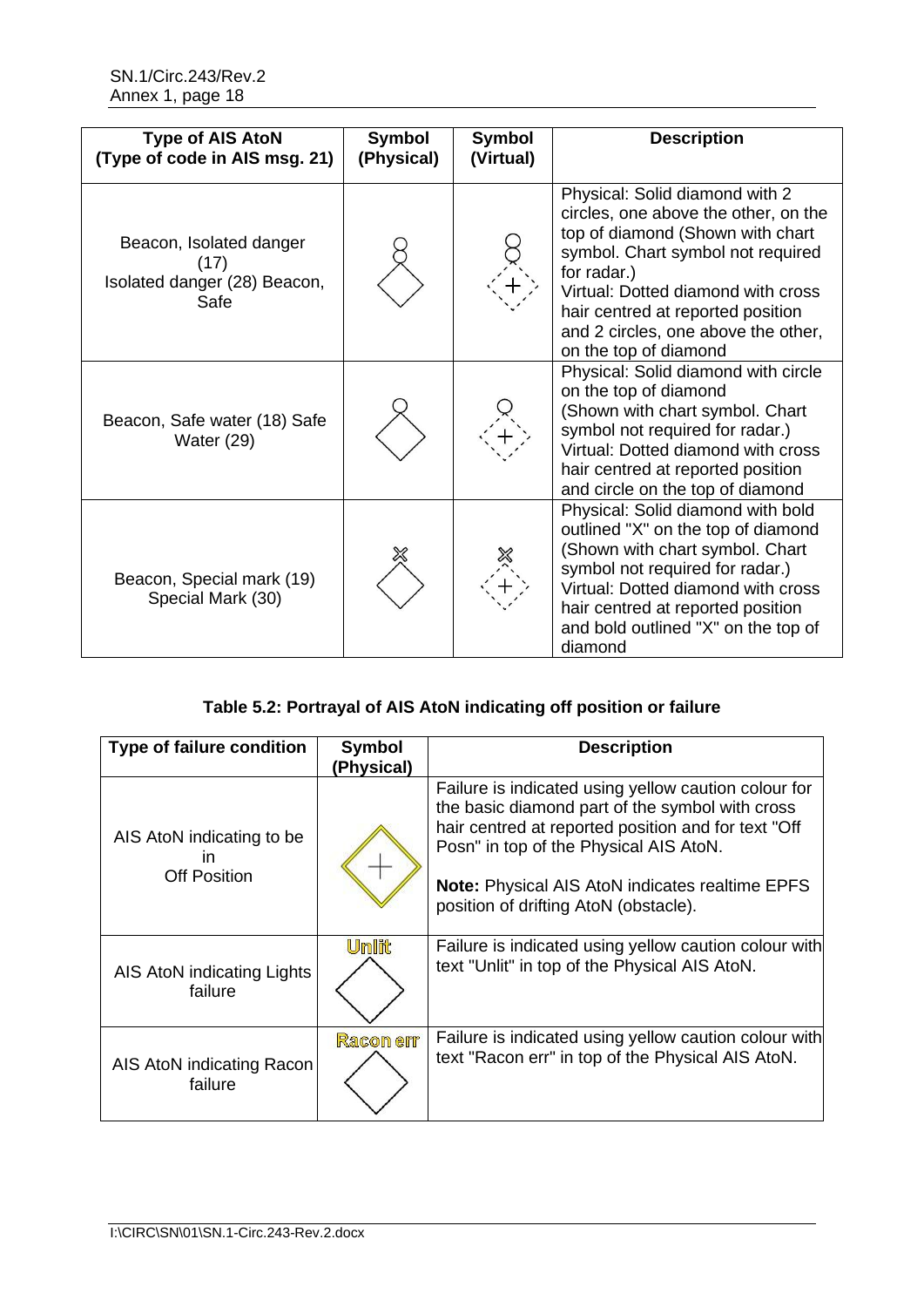# **Table 5.3: Portrayal of AIS AtoN indicating the absence of a charted Physical AtoN**

| <b>Type of failure</b><br>condition                                     | <b>Symbol</b><br>(Virtual) | <b>Description</b>                                                                                                                                                                                                                      |
|-------------------------------------------------------------------------|----------------------------|-----------------------------------------------------------------------------------------------------------------------------------------------------------------------------------------------------------------------------------------|
| AIS AtoN indicating the<br>absence of a charted<br><b>Physical AtoN</b> | Missina                    | The absence of a charted AtoN is indicated using<br>yellow caution colour for both the basic diamond<br>part of the symbol and for text "Missing". The basic<br>diamond part is always empty without symbol of<br>the type of the AtoN. |
|                                                                         |                            | Note: This case is communicated as a combined<br>state of "Virtual" and "off position". Type of absent<br>AtoN can be determined be the underlying charted<br>object, or selecting the Virtual AIS AtoN Object.                         |

\*\*\*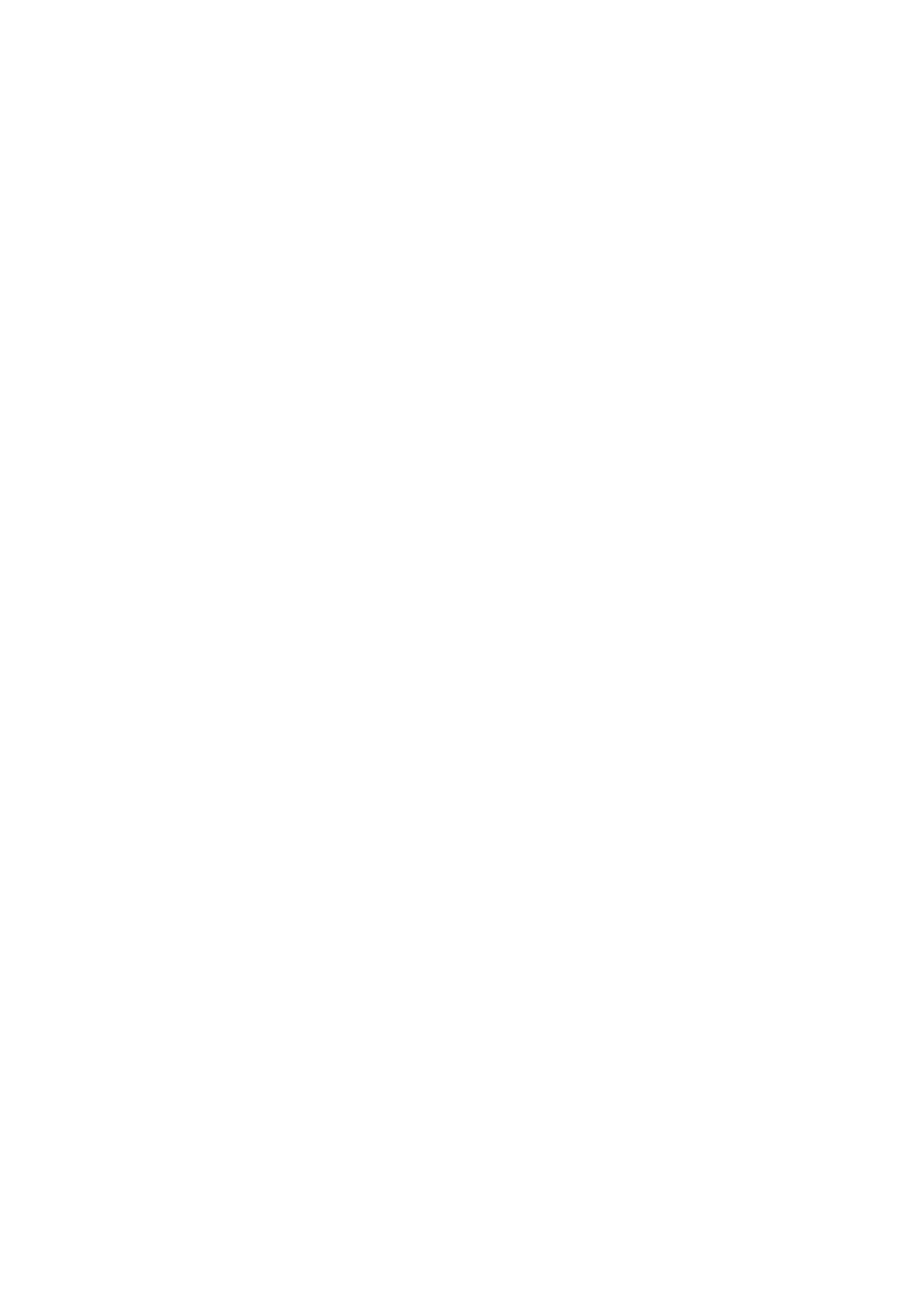### **ANNEX 2**

#### **GUIDELINES FOR THE PRESENTATION OF NAVIGATION-RELATED TERMS AND ABBREVIATIONS**

#### **1 Purpose**

The purpose of these Guidelines is to provide guidance on the use of appropriate navigation-related terminology and abbreviations intended for presentation on shipborne navigational displays. These are based on terms and abbreviations used in existing navigation references.

#### **2 Scope**

These Guidelines are issued to ensure that the terms and abbreviations used for the display of navigation-related information on all shipborne navigation equipment and systems are consistent and uniform.

#### **3 Application**

3.1 These Guidelines apply to all shipborne navigational systems and equipment including radar, ECDIS, AIS, INS and IBS. When navigation-related information is displayed as text, the standard terms or abbreviations listed in the appendix should be used, instead of using terms and abbreviations which are currently contained in existing performance standards.

3.2 Where a standard term and abbreviation is not available, another term or abbreviation may be used. This term or abbreviation should not conflict with the standard terms or abbreviations listed in the appendix and provide a clear meaning. Standard marine terminology should be used for this purpose. When the meaning is not clear from its context, the term should not be abbreviated.

3.3 Unless otherwise specified, standard terms should be shown in lower case while abbreviations should be presented using upper case.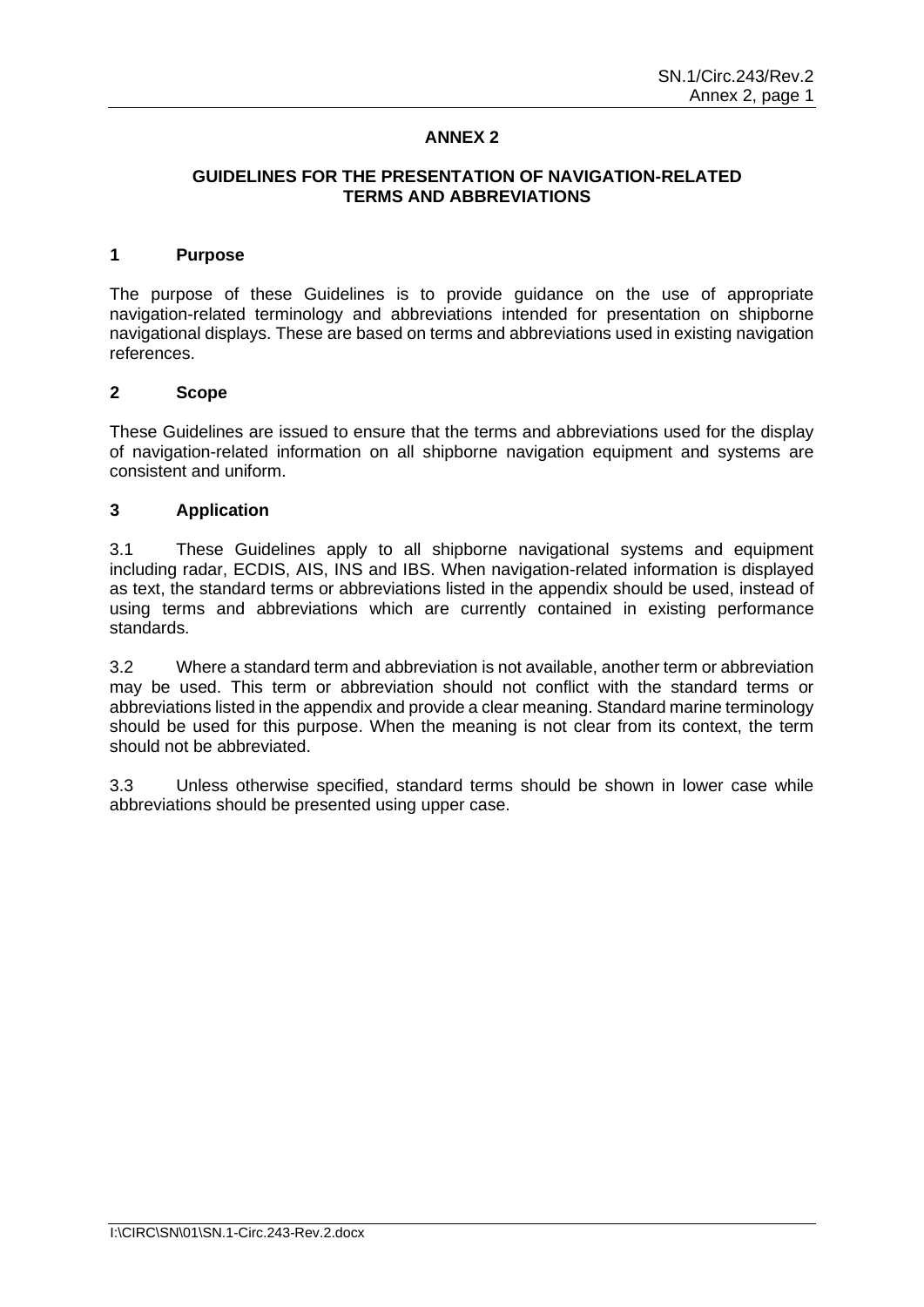## **APPENDIX**

| <b>Term</b>                            | <b>Abbreviation</b> | <b>Abbreviation</b>  | <b>Term</b>                                  |
|----------------------------------------|---------------------|----------------------|----------------------------------------------|
| Acknowledge                            | <b>ACK</b>          | <b>ACK</b>           | Acknowledge                                  |
| Acquire, Acquisition                   | <b>ACQ</b>          | <b>ACQ</b>           | Acquire, Acquisition                         |
| <b>Acquisition Zone</b>                | AZ                  | <b>ADJ</b>           | Adjust, Adjustment                           |
| <b>Additional Military Layer</b>       | AML                 | <b>AFC</b>           | <b>Automatic Frequency Control</b>           |
| Adjust, Adjustment                     | <b>ADJ</b>          | <b>AFT</b>           | Aft                                          |
| Aft                                    | <b>AFT</b>          | <b>AGC</b>           | <b>Automatic Gain Control</b>                |
| Alarm                                  | <b>ALARM</b>        | <b>AIS</b>           | Automatic Identification System              |
| <b>Alert Setting</b>                   | <b>ALERT SET</b>    | <b>ALARM</b>         | Alarm                                        |
| Altitude                               | <b>ALT</b>          | <b>ALERT SET</b>     | <b>Alert Setting</b>                         |
| <b>Amplitude Modulation</b>            | AM                  | <b>ALT</b>           | Altitude                                     |
| <b>Anchor Watch</b>                    | <b>ANCH</b>         | AM                   | <b>Amplitude Modulation</b>                  |
| Antenna                                | <b>ANT</b>          | <b>AML</b>           | <b>Additional Military Layer</b>             |
| <b>Anti-Clutter Rain</b>               | <b>RAIN</b>         | <b>ANCH</b>          | <b>Anchor Watch</b>                          |
| <b>Anti-Clutter Sea</b>                | <b>SEA</b>          | <b>ANCH</b>          | Vessel at Anchor (applies to AIS)            |
| April                                  | <b>APR</b>          | <b>ANT</b>           | Antenna                                      |
| Audible                                | <b>AUD</b>          | <b>APR</b>           | April                                        |
| August                                 | <b>AUG</b>          | <b>AUD</b>           | Audible                                      |
| Automatic                              | AUTO                | <b>AUG</b>           | August                                       |
| <b>Automatic Frequency Control AFC</b> |                     | <b>AUTO</b>          | Automatic                                    |
| <b>Automatic Gain Control</b>          | <b>AGC</b>          | <b>AUX</b>           | <b>Auxiliary System/Function</b>             |
| Automatic Identification               | <b>AIS</b>          | <b>AVAIL</b>         | Available                                    |
| System                                 |                     |                      |                                              |
| <b>Auxiliary System/Function</b>       | <b>AUX</b>          | <b>AZ</b>            | <b>Acquisition Zone</b>                      |
| Available                              | <b>AVAIL</b>        | <b>BITE</b>          | <b>Built in Test Equipment</b>               |
| Background                             | <b>BKGND</b>        | <b>BKGND</b>         | Background                                   |
| <b>Bearing</b>                         | <b>BRG</b>          | <b>BDS</b>           | <b>BeiDou Navigation Satellite</b><br>System |
| <b>Bearing Waypoint To</b>             | <b>BWW</b>          | <b>BRG</b>           | <b>Bearing</b>                               |
| Waypoint                               |                     |                      |                                              |
| <b>BeiDou Navigation Satellite</b>     | <b>BDS</b>          | <b>BRILL</b>         | <b>Display Brilliance</b>                    |
| System                                 |                     |                      |                                              |
| <b>Built in Test Equipment</b>         | <b>BITE</b>         | <b>BWW</b>           | Bearing Waypoint To Waypoint                 |
| Calibrate                              | CAL                 | С                    | Carried (e.g. carried EBL origin)            |
| Cancel                                 | <b>CNCL</b>         | C UP<br>(See note 2) | Course Up                                    |
| <b>Cancel All</b>                      | <b>CNCL ALL</b>     | CAL                  | Calibrate                                    |
| Carried (e.g. carried EBL              | Ć                   | <b>CCRP</b>          | <b>Consistent Common Reference</b>           |
| origin)                                |                     |                      | Point                                        |
| Centre                                 | <b>CENT</b>         | <b>CCRS</b>          | <b>Consistent Common Reference</b>           |
|                                        |                     |                      | System                                       |
| Change                                 | <b>CHG</b>          | <b>CENT</b>          | Centre                                       |
| <b>Chart Display Settings</b>          | CHT DISP            | <b>CHT DISP</b>      | <b>Chart Display Settings</b>                |
|                                        | <b>SET</b>          | <b>SET</b>           |                                              |
| <b>Chart Management</b>                | <b>CHT MGMT</b>     | <b>CHT MGMT</b>      | <b>Chart Management</b>                      |
| <b>Chart Safety Settings</b>           | CHT SF SET          | CHT SF SET           | <b>Chart Safety Settings</b>                 |

# **LIST OF STANDARD TERMS AND ABBREVIATIONS**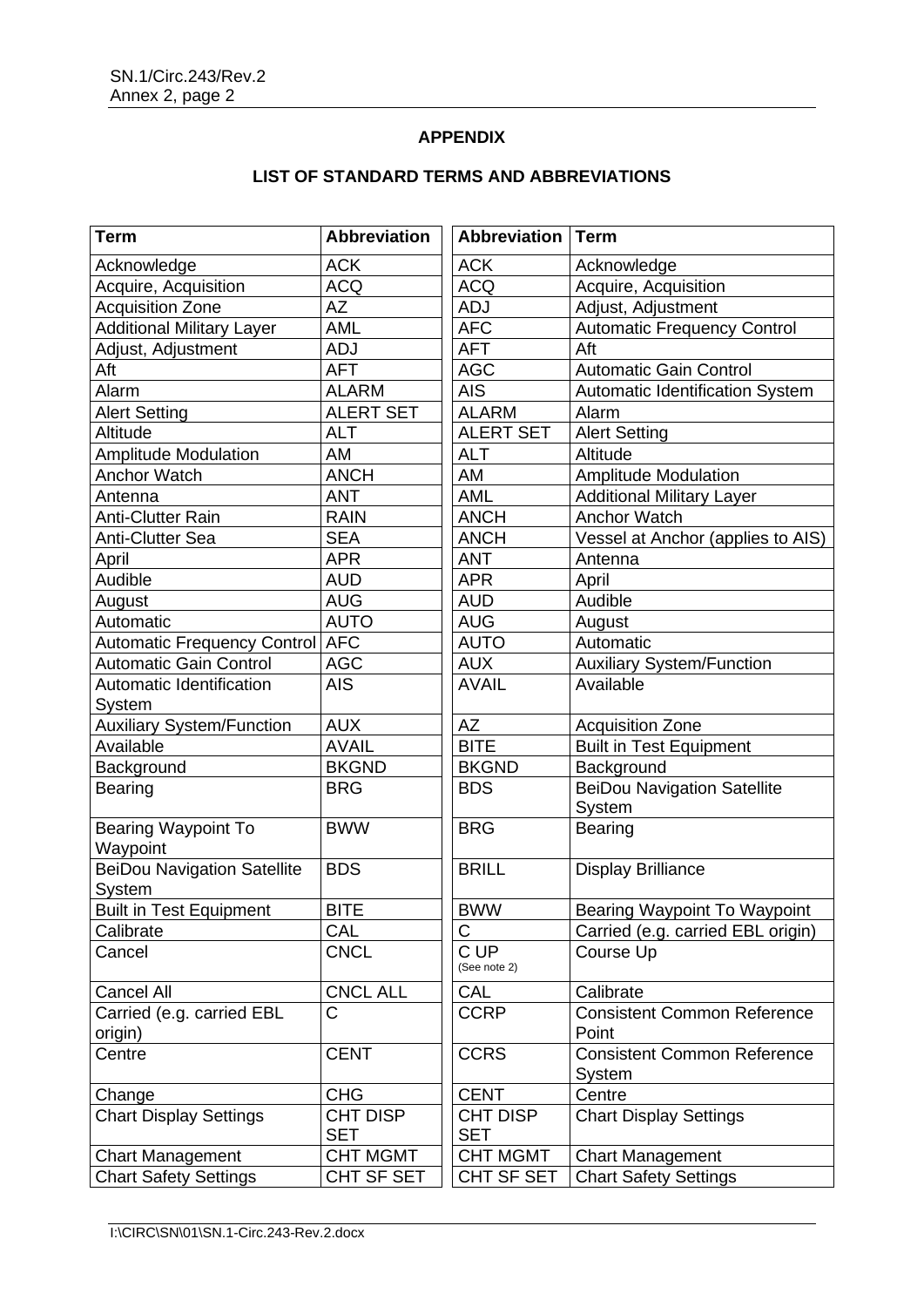| <b>Term</b>                      | <b>Abbreviation</b>             | <b>Abbreviation</b>             | Term                                                    |
|----------------------------------|---------------------------------|---------------------------------|---------------------------------------------------------|
| <b>Circular Polarized</b>        | <b>CP</b>                       | <b>CHG</b>                      | Change                                                  |
| Clear                            | <b>CLR</b>                      | <b>CLR</b>                      | Clear                                                   |
| <b>Closest Point of Approach</b> | <b>CPA</b>                      | <b>CNCL</b>                     | Cancel                                                  |
| Conning                          | <b>CONN</b>                     | <b>CNCL ALL</b>                 | <b>Cancel All</b>                                       |
| <b>Consistent Common</b>         | <b>CCRP</b>                     | COG                             | <b>Course Over the Ground</b>                           |
| <b>Reference Point</b>           |                                 |                                 |                                                         |
| <b>Consistent Common</b>         | <b>CCRS</b>                     | <b>CONN</b>                     | Conning                                                 |
| <b>Reference System</b>          |                                 |                                 |                                                         |
| Contrast                         | <b>CONT</b>                     | <b>CONT</b>                     | Contrast                                                |
| Correction                       | <b>CORR</b>                     | <b>CORR</b>                     | Correction                                              |
| Course                           | <b>CRS</b>                      | <b>CP</b>                       | <b>Circular Polarized</b>                               |
| <b>Course Over the Ground</b>    | COG                             | <b>CPA</b>                      | <b>Closest Point of Approach</b>                        |
| Course Through the Water         | <b>CTW</b>                      | <b>CRS</b>                      | Course                                                  |
| <b>Course To Steer</b>           | <b>CTS</b>                      | <b>CTS</b>                      | <b>Course To Steer</b>                                  |
| Course Up                        | C UP (See note 2)               | <b>CTW</b>                      | Course Through the Water                                |
| <b>Cross Track Distance</b>      | <b>XTD</b>                      | <b>CURS</b>                     | Cursor                                                  |
| Cursor                           | <b>CURS</b>                     | D                               | <b>Dropped</b>                                          |
|                                  |                                 |                                 | (e.g. dropped EBL origin)                               |
| Dangerous Goods                  | DG                              | <b>DATE</b>                     | Date                                                    |
| Date                             | <b>DATE</b>                     | <b>DATE OBJ</b>                 | <b>Dated Objects</b>                                    |
| <b>Dated Objects</b>             | <b>Dated Objects</b>            | DAY/NT                          | Day/Night                                               |
| Day/Night                        | DAY/NT                          | <b>DBDS</b>                     | <b>Differential BDS</b>                                 |
| Dead Reckoning, Dead             | <b>DR</b>                       | <b>DEC</b>                      | December                                                |
| <b>Reckoned Position</b>         |                                 |                                 |                                                         |
| December                         | <b>DEC</b>                      | <b>DECR</b>                     | Decrease                                                |
| Decrease                         | <b>DECR</b>                     | <b>DEL</b>                      | <b>Delete</b>                                           |
| <b>Default Settings</b>          | <b>DFLT SET</b>                 | <b>DELAY</b>                    | Delay                                                   |
| Delay                            | <b>DELAY</b>                    | <b>DEP</b>                      | Departure                                               |
| <b>Delete</b>                    | <b>DEL</b>                      | <b>DEST</b>                     | Destination                                             |
| Departure                        | <b>DEP</b>                      | <b>DEV</b>                      | Deviation                                               |
| Depth                            | <b>DPTH</b>                     | <b>DFLT SET</b>                 | <b>Default Settings</b>                                 |
| Destination                      | <b>DEST</b>                     | DG                              | Dangerous Goods                                         |
| Deviation                        | <b>DEV</b>                      | <b>DGAL</b><br>(See note 2)     | <b>Differential Galilleo</b>                            |
| <b>Differential BDS</b>          | <b>DBDS</b>                     | <b>DGLONASS</b><br>(See note 2) | <b>Differential GLONASS</b>                             |
| <b>Differential Galilleo</b>     | DGAL <sup>(See note 2)</sup>    | <b>DGNSS</b><br>(See note 2)    | <b>Differential GNSS</b>                                |
| <b>Differential GLONASS</b>      | <b>DGLONASS</b><br>(See note 2) | <b>DGPS</b><br>(See note 2)     | <b>Differential GPS</b>                                 |
| <b>Differential GNSS</b>         | <b>DGNSS</b><br>(See note 2)    | <b>DISP</b>                     | <b>Display</b>                                          |
| <b>Differential GPS</b>          | DGPS (See note 2)               | <b>DIST</b>                     | <b>Distance</b>                                         |
| <b>Digital Selective Calling</b> | <b>DSC</b>                      | <b>DIVE</b>                     | Vessel Engaged in Diving<br>Operations (applies to AIS) |
| <b>Display</b>                   | <b>DISP</b>                     | <b>DN</b>                       | Down                                                    |
| <b>Display Brilliance</b>        | <b>BRILL</b>                    | <b>DPTH</b>                     | Depth                                                   |
| <b>Distance</b>                  | <b>DIST</b>                     | DR                              | Dead<br>Reckoning, Dead                                 |
|                                  |                                 |                                 | <b>Reckoned Position</b>                                |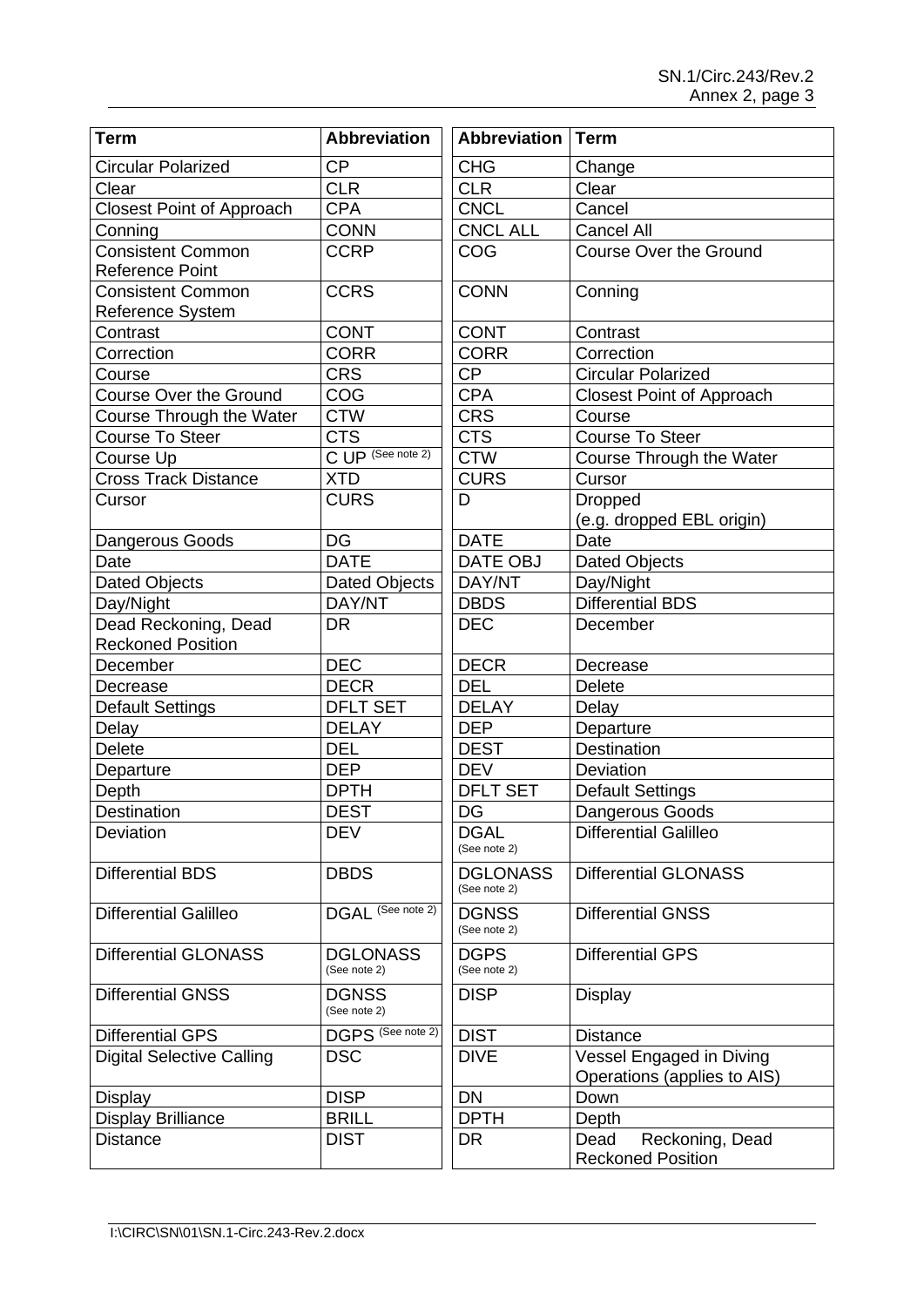| <b>Abbreviation</b>             | <b>Abbreviation</b>                                                                                                                 | <b>Term</b>                                                                       |
|---------------------------------|-------------------------------------------------------------------------------------------------------------------------------------|-----------------------------------------------------------------------------------|
| <b>DRMS</b> (See note<br>2)     | <b>DRG</b>                                                                                                                          | Vessel Engaged in Dredging or<br><b>Underwater Operations (applies</b><br>to AIS) |
| <b>DTG</b>                      | <b>DRIFT</b>                                                                                                                        | <b>Drift</b>                                                                      |
| <b>DN</b>                       | DRMS <sup>(See note)</sup><br>2)                                                                                                    | Distance Root Mean Square                                                         |
| <b>DRIFT</b>                    | <b>DSC</b>                                                                                                                          | <b>Digital Selective Calling</b>                                                  |
| D                               | <b>DTG</b>                                                                                                                          | Distance To Go                                                                    |
| E                               | E                                                                                                                                   | East                                                                              |
| EBL                             | EBL                                                                                                                                 | <b>Electronic Bearing Line</b>                                                    |
| <b>ECDIS</b>                    | <b>ECDIS</b>                                                                                                                        | Electronic Chart Display and<br>Information System                                |
| <b>ENC</b>                      | <b>ENC</b>                                                                                                                          | <b>Electronic Navigational Chart</b>                                              |
| <b>EPFS</b>                     | <b>ENC MGMT</b><br><b>REP</b>                                                                                                       | <b>ENC Management Report</b>                                                      |
| <b>ERBL</b>                     | <b>ENC UPD</b><br><b>STATUS</b>                                                                                                     | <b>ENC Update Status Report</b>                                                   |
| <b>ENC MGMT</b><br><b>REP</b>   | <b>ENH</b>                                                                                                                          | Enhance                                                                           |
| <b>ENC UPD</b><br><b>STATUS</b> | <b>ENT</b>                                                                                                                          | Enter                                                                             |
| <b>ENH</b>                      | EP                                                                                                                                  | <b>Estimated Position</b>                                                         |
| <b>ENT</b>                      | <b>EPFS</b>                                                                                                                         | <b>Electronic Position Fixing System</b>                                          |
| <b>EQUIP</b>                    | <b>EQUIP</b>                                                                                                                        | Equipment                                                                         |
| <b>ERR</b>                      | <b>ERBL</b>                                                                                                                         | <b>Electronic Range and Bearing</b><br>Line                                       |
| EP                              | <b>ERR</b>                                                                                                                          | Error                                                                             |
| <b>ETA</b>                      | <b>ETA</b>                                                                                                                          | <b>Estimated Time of Arrival</b>                                                  |
| <b>ETD</b>                      | <b>ETD</b>                                                                                                                          | <b>Estimated Time of Departure</b>                                                |
| <b>EVENT</b>                    | <b>EVENT</b>                                                                                                                        | Event                                                                             |
| EZ                              | <b>EXT</b>                                                                                                                          | External                                                                          |
| ROUTE EXP                       | EZ                                                                                                                                  | <b>Exclusion Zone</b>                                                             |
| <b>EXT</b>                      | <b>FEB</b>                                                                                                                          | February                                                                          |
| <b>FEB</b>                      | <b>FISH</b>                                                                                                                         | <b>Fishing Vessel</b>                                                             |
| <b>FISH</b>                     | <b>FIX</b>                                                                                                                          | <b>Fix</b>                                                                        |
| <b>FIX</b>                      | FM                                                                                                                                  | <b>Frequency Modulation</b>                                                       |
| <b>FWD</b>                      | <b>FREQ</b>                                                                                                                         | Frequency                                                                         |
| <b>FREQ</b>                     | <b>FULL</b>                                                                                                                         | Full                                                                              |
| FM                              | <b>FWD</b>                                                                                                                          | Forward                                                                           |
| <b>FULL</b>                     | <b>GAIN</b>                                                                                                                         | Gain                                                                              |
| <b>GAIN</b>                     | <b>GAL</b>                                                                                                                          | Galilleo                                                                          |
| GAL                             | GC                                                                                                                                  | <b>Great Circle</b>                                                               |
| <b>GDOP</b>                     | <b>GDOP</b>                                                                                                                         | <b>Geometric Dilution Of Precision</b>                                            |
| <b>GMDSS</b>                    | <b>GRAPH INDX</b>                                                                                                                   | <b>Graphical Index</b>                                                            |
|                                 |                                                                                                                                     |                                                                                   |
| <b>GNSS</b>                     | <b>GLONASS</b>                                                                                                                      | <b>GLONASS</b>                                                                    |
|                                 | Electronic Navigational Chart<br>Electronic Range and Bearing<br><b>Estimated Time of Departure</b><br>Global Maritime Distress and |                                                                                   |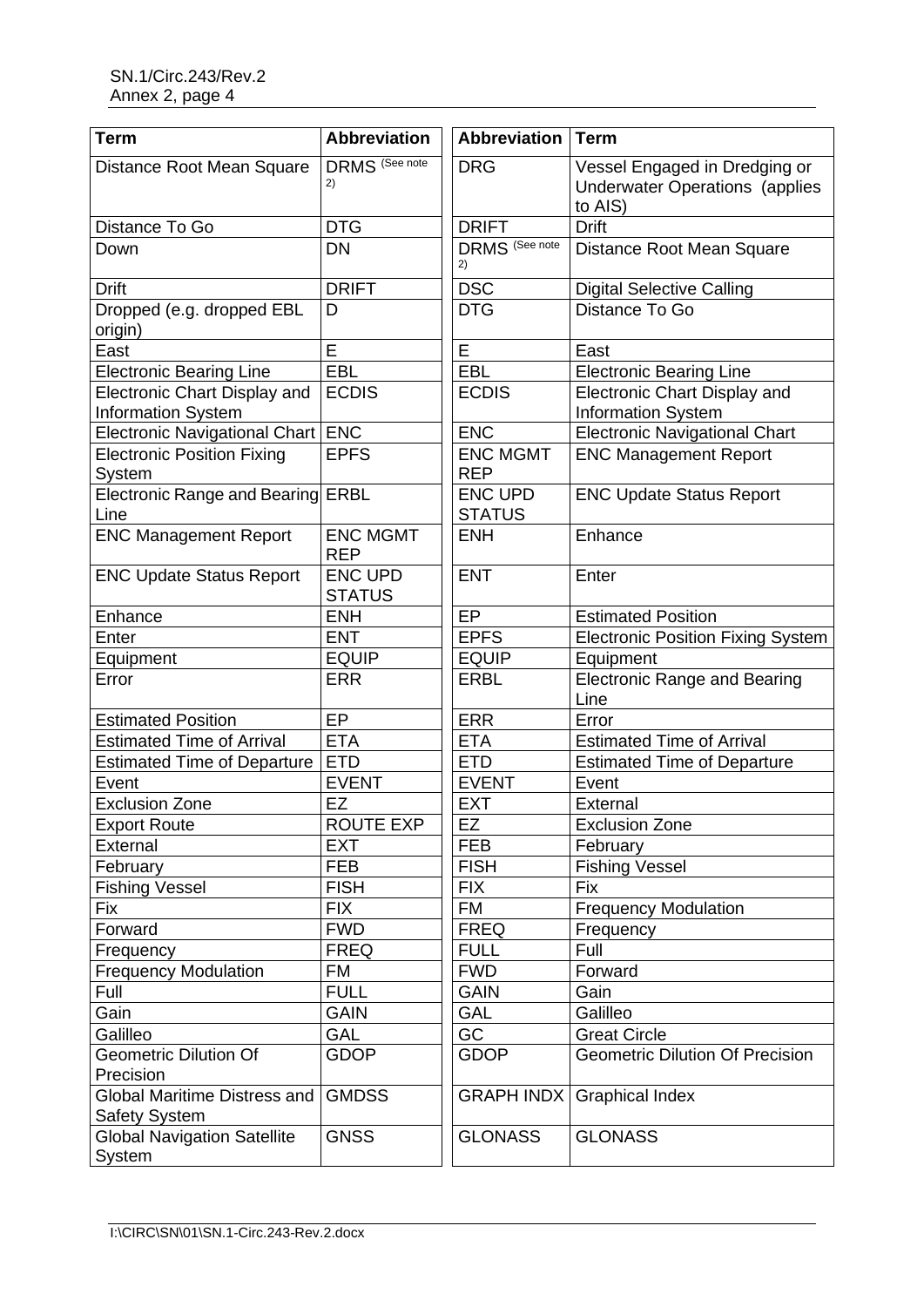| <b>Term</b>                                     | <b>Abbreviation</b>          | <b>Abbreviation</b>          | <b>Term</b>                                     |
|-------------------------------------------------|------------------------------|------------------------------|-------------------------------------------------|
| <b>GLONASS</b>                                  | <b>GLONASS</b>               | <b>GMDSS</b>                 | <b>Global Maritime Distress and</b>             |
|                                                 |                              |                              | <b>Safety System</b>                            |
| <b>Global Positioning System</b>                | <b>GPS</b>                   | <b>GND</b>                   | Ground                                          |
| <b>Graphical Index</b>                          | <b>GRAPH INDX</b>            | <b>GNSS</b>                  | <b>Global Navigation Satellite</b>              |
|                                                 |                              |                              | System                                          |
| <b>Great Circle</b>                             | GC                           | <b>GPS</b>                   | <b>Global Positioning System</b>                |
| Grid                                            | <b>GRID</b>                  | <b>GRI</b>                   | <b>Group Repetition Interval</b>                |
| Ground                                          | <b>GND</b>                   | <b>GRID</b>                  | Grid                                            |
| <b>Group Repetition Interval</b>                | <b>GRI</b>                   | <b>GRND</b>                  | Vessel Aground (applies to AIS)                 |
| <b>Guard Zone</b>                               | GZ                           | <b>GYRO</b>                  | Gyro                                            |
| Gyro                                            | <b>GYRO</b>                  | GZ                           | <b>Guard Zone</b>                               |
| Harmful Substances (applies<br>to AIS)          | <b>HS</b>                    | HUP (See note 2)             | Head Up                                         |
| <b>Head Up</b>                                  | HUP (See note 2)             | <b>HCS</b>                   | <b>Heading Control System</b>                   |
| Heading                                         | <b>HDG</b>                   | <b>HDG</b>                   | Heading                                         |
| <b>Heading Control System</b>                   | <b>HCS</b>                   | <b>HDOP</b>                  | <b>Horizontal Dilution Of Precision</b>         |
| <b>Heading Line</b>                             | <b>HL</b>                    | HF                           | <b>High Frequency</b>                           |
| Heading Line Off                                | HL OFF                       | <b>HL</b>                    | <b>Heading Line</b>                             |
| <b>High Frequency</b>                           | <b>HF</b>                    | HL OFF                       | <b>Heading Line Off</b>                         |
| High Speed Craft (applies to<br>AIS)            | <b>HSC</b>                   | <b>HS</b>                    | Harmful Substances (applies to<br>AIS)          |
| <b>Horizontal Dilution Of</b><br>Precision      | <b>HDOP</b>                  | <b>HSC</b>                   | High Speed Craft (applies to AIS)               |
| Identification                                  | ID                           | I/O                          | Input/Output                                    |
| <b>Import Chart</b>                             | <b>IMPORT CHT</b>            | ID                           | Identification                                  |
| <b>Import Route</b>                             | <b>ROUTE IMP</b>             | <b>IMPORT CHT</b>            | <b>Import Chart</b>                             |
| In.                                             | IN                           | IN                           | In.                                             |
| Increase                                        | <b>INCR</b>                  | <b>INCR</b>                  | Increase                                        |
| Indication                                      | <b>IND</b>                   | <b>IND</b>                   | Indication                                      |
| Information                                     | <b>INFO</b>                  | <b>INF RED</b>               | Infrared                                        |
| <b>Information Report</b>                       | <b>INFO</b><br><b>REPORT</b> | <b>INFO</b>                  | Information                                     |
| Infrared                                        | <b>INF RED</b>               | <b>INFO</b><br><b>REPORT</b> | <b>Information Report</b>                       |
| Initialization                                  | <b>INIT</b>                  | <b>INIT</b>                  | Initialization                                  |
| Input                                           | <b>INP</b>                   | <b>INP</b>                   | Input                                           |
| Input/Output                                    | I/O                          | <b>INT</b>                   | Interval                                        |
| Integrated Radio<br><b>Communication System</b> | <b>IRCS</b>                  | <b>IR</b>                    | Interference Rejection                          |
| Interference Rejection                          | <b>IR</b>                    | <b>IRCS</b>                  | <b>Integrated Radio Communication</b><br>System |
| Interswitch                                     | <b>ISW</b>                   | <b>ISW</b>                   | Interswitch                                     |
| Interval                                        | <b>INT</b>                   | JAN                          | January                                         |
| January                                         | JAN                          | JUL                          | July                                            |
| July                                            | JUL                          | <b>JUN</b>                   | June                                            |
| June                                            | <b>JUN</b>                   | LAT                          | Latitude                                        |
| Latitude                                        | LAT                          | $\overline{\mathsf{LF}}$     | Low Frequency                                   |
| Limit                                           | LIM                          | LIM                          | Limit                                           |
| Line Of Position                                | <b>LOP</b>                   | <b>LOG</b>                   | Log                                             |
| Log                                             | LOG                          | <b>LON</b>                   | Longitude                                       |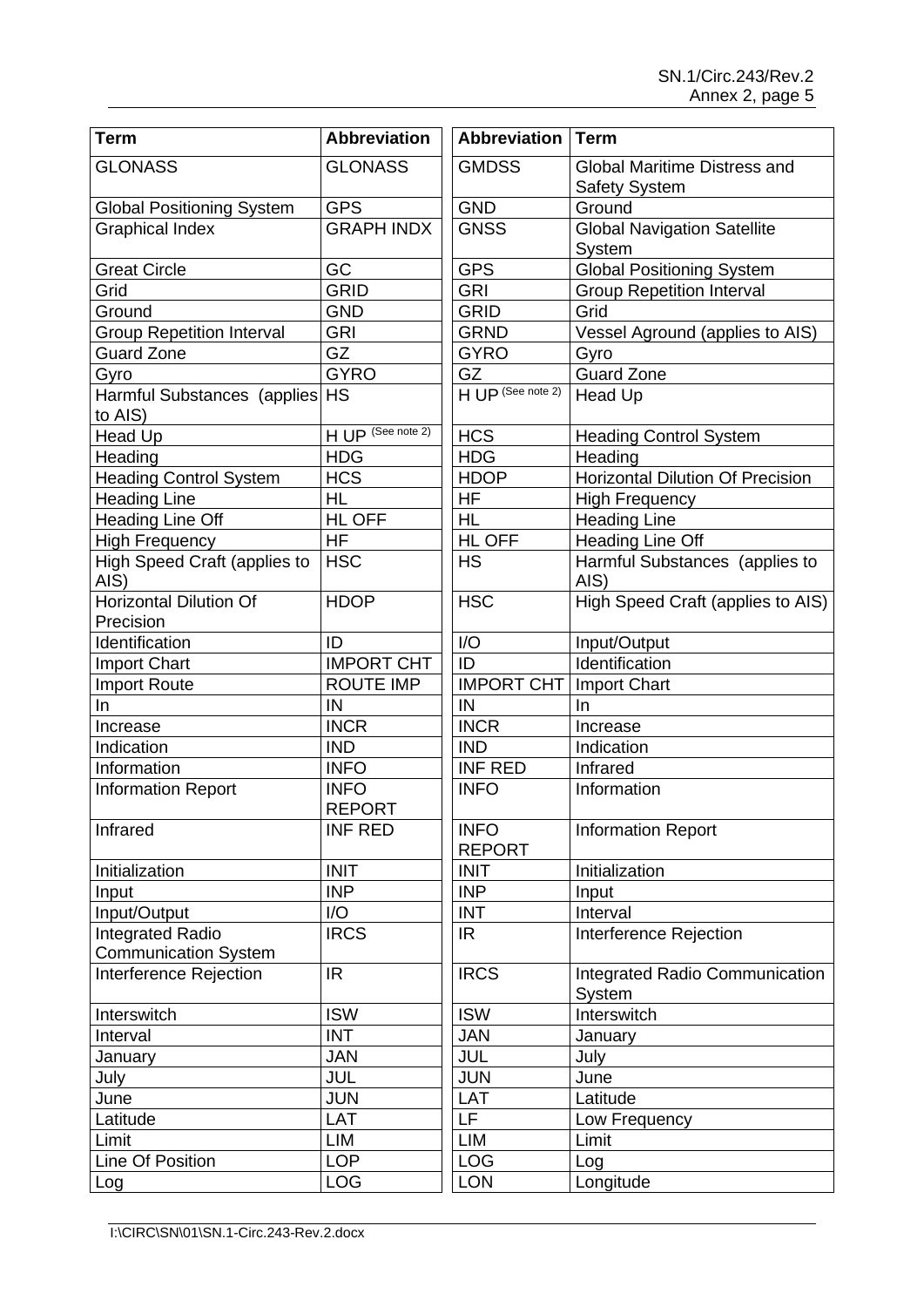| <b>Term</b>                                        | <b>Abbreviation</b> | <b>Abbreviation</b>         | Term                                        |
|----------------------------------------------------|---------------------|-----------------------------|---------------------------------------------|
| Long Pulse                                         | <b>LP</b>           | <b>LOOK</b><br><b>AHEAD</b> | Own ship look-ahead                         |
| Long Range                                         | <b>LR</b>           | <b>LOP</b>                  | <b>Line Of Position</b>                     |
| Longitude                                          | LON                 | <b>LORAN</b>                | Loran                                       |
| Loran                                              | <b>LORAN</b>        | <b>LOST TGT</b>             | Lost Target                                 |
| Lost Target                                        | <b>LOST TGT</b>     | LP                          | Long Pulse                                  |
| Low Frequency                                      | LF                  | <b>LR</b>                   | Long Range                                  |
| Magnetic                                           | <b>MAG</b>          | <b>MAG</b>                  | Magnetic                                    |
| Manoeuvre                                          | <b>MVR</b>          | <b>MAN</b>                  | Manual                                      |
| Manual                                             | <b>MAN</b>          | <b>MAN UPD</b>              | <b>Manual Update</b>                        |
| <b>Manual Update</b>                               | <b>MAN UPD</b>      | <b>MAP</b>                  | Map(s)                                      |
| Map(s)                                             | <b>MAP</b>          | <b>MAR</b>                  | March                                       |
| March                                              | <b>MAR</b>          | <b>MAX</b>                  | Maximum                                     |
| <b>Maritime Mobile Services</b><br>Identity number | <b>MMSI</b>         | <b>MAY</b>                  | May                                         |
| Maritime Pollutant (applies<br>to AIS)             | <b>MP</b>           | <b>MENU</b>                 | Menu                                        |
| Maritime Safety Information                        | <b>MSI</b>          | <b>MF</b>                   | <b>Medium Frequency</b>                     |
| Marker                                             | <b>MKR</b>          | <b>MIN</b>                  | Minimum                                     |
| Master                                             | <b>MSTR</b>         | <b>MISSING</b>              | Missing                                     |
| Maximum                                            | <b>MAX</b>          | <b>MKR</b>                  | Marker                                      |
| May                                                | <b>MAY</b>          | <b>MMSI</b>                 | Maritime Mobile Services Identity<br>number |
| <b>Medium Frequency</b>                            | <b>MF</b>           | <b>MON</b>                  | <b>Performance Monitor</b>                  |
| <b>Medium Pulse</b>                                | <b>MP</b>           | <b>MP</b>                   | Maritime Pollutant (applies to<br>AIS)      |
| Menu                                               | <b>MENU</b>         | <b>MP</b>                   | <b>Medium Pulse</b>                         |
| Minimum                                            | <b>MIN</b>          | <b>MSI</b>                  | Maritime Safety Information                 |
| Missing                                            | <b>MISSING</b>      | <b>MSTR</b>                 | Master                                      |
| Mute                                               | <b>MUTE</b>         | <b>MUTE</b>                 | Mute                                        |
| Navigation                                         | <b>NAV</b>          | <b>MVR</b>                  | Manoeuvre                                   |
| Normal                                             | <b>NORM</b>         | $\mathsf{N}$                | North                                       |
| <b>North</b>                                       | N                   | N UP                        | North Up                                    |
| North Up                                           | N UP                | <b>NAV</b>                  | Navigation                                  |
| November                                           | <b>NOV</b>          | <b>NORM</b>                 | Normal                                      |
| October                                            | <b>OCT</b>          | <b>NOV</b>                  | November                                    |
| Off                                                | <b>OFF</b>          | <b>NUC</b>                  | <b>Vessel Not Under Command</b>             |
|                                                    |                     |                             | (applies to AIS)                            |
| Off centred                                        | <b>OFF CENT</b>     | <b>OCT</b>                  | October                                     |
| Officer of the Watch                               | <b>OOW</b>          | <b>OFF</b>                  | Off                                         |
| Offset                                             | <b>OFFSET</b>       | <b>OFF CENT</b>             | Off centred                                 |
| On                                                 | ON                  | <b>OFFSET</b>               | <b>Offset</b>                               |
| Out/Output                                         | <b>OUT</b>          | ON                          | On                                          |
| Own Ship                                           | <b>OS</b>           | <b>OOW</b>                  | Officer of the Watch                        |
| Own Ship Look-Ahead                                | <b>LOOK AHEAD</b>   | <b>OS</b>                   | Own Ship                                    |
| Panel Illumination                                 | <b>PANEL</b>        | <b>OUT</b>                  | Out/Output                                  |
| Parallel Index Line                                | PI                  | <b>PAD</b>                  | Predicted Area of Danger                    |
| Passenger Vessel (applies to<br>AIS)               | <b>PASSV</b>        | <b>PANEL</b>                | <b>Panel Illumination</b>                   |
| <b>Performance Monitor</b>                         | <b>MON</b>          | <b>PASSV</b>                | Passenger Vessel (applies to AIS)           |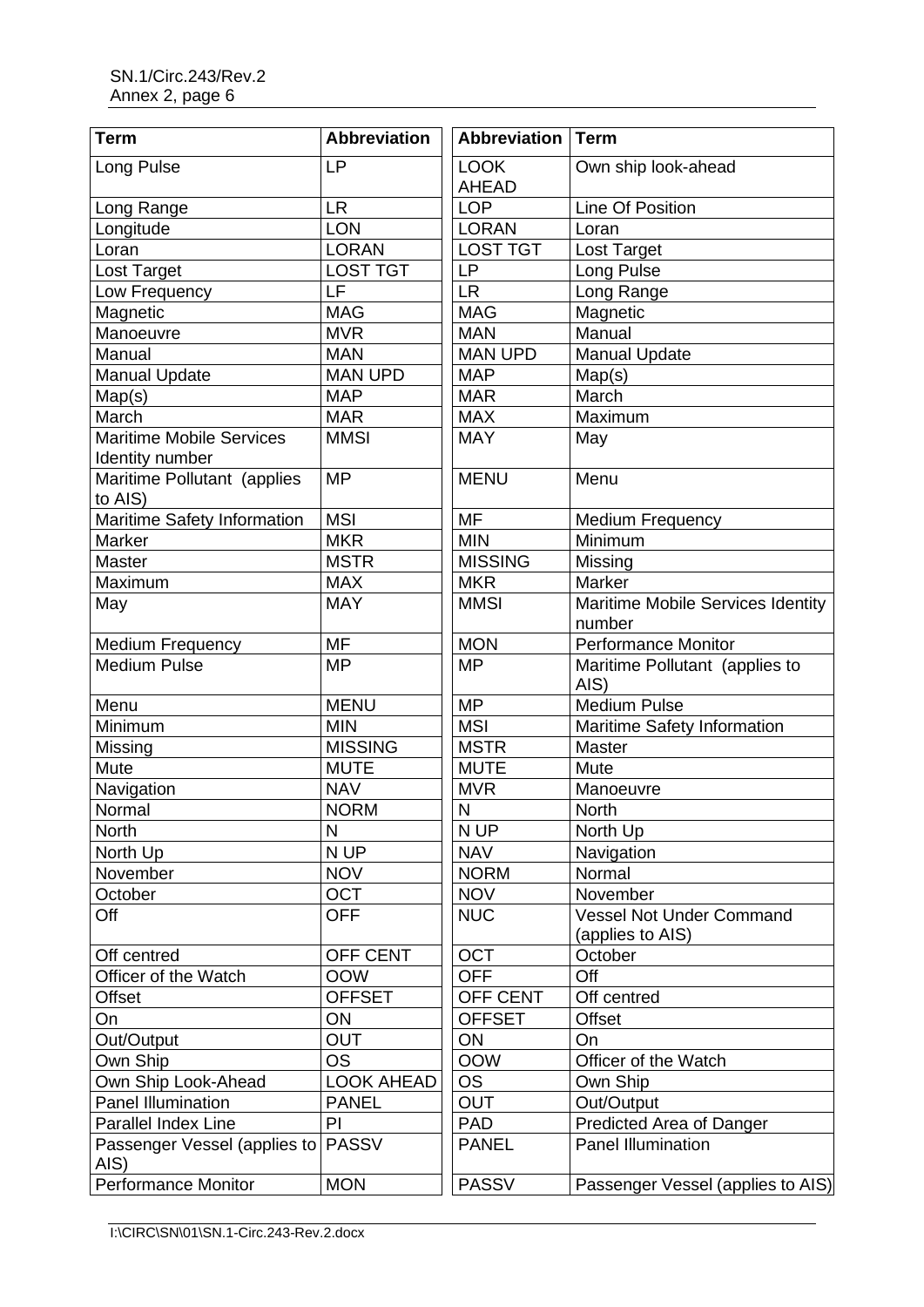| <b>PDOP</b><br><b>PERM</b><br><b>Positional Dilution Of Precision</b><br>Permanent<br><b>PERM</b><br><b>POB</b><br>Person Overboard<br>Permanent<br>Parallel Index Line<br><b>PIN</b><br>PI<br>Personal Identification<br>Number<br>Pilot Vessel (applies to AIS)<br><b>PILOT</b><br><b>PILOT</b><br>Pilot Vessel (applies to AIS)<br><b>PORT</b><br><b>PIN</b><br><b>Personal Identification Number</b><br>Port/Portside<br>PL<br><b>POSN</b><br>Position<br>Pulse Length<br><b>Positional Dilution Of</b><br><b>PDOP</b><br><b>PM</b><br><b>Pulse Modulation</b><br>Precision<br><b>PWR</b><br><b>POB</b><br>Person Overboard<br>Power<br><b>PRED</b><br><b>PORT</b><br>Predicted<br>Port/Portside<br><b>PAD</b><br><b>POSN</b><br>Position<br>Predicted Area of Danger<br><b>PPC</b><br><b>PPC</b><br><b>Predicted Point of Collision</b><br><b>Predicted Point of Collision</b><br><b>PPR</b><br>PL<br>Pulse Length<br><b>Pulses Per Revolution</b> | <b>Term</b>             | Abbreviation | <b>Abbreviation   Term</b> |           |
|---------------------------------------------------------------------------------------------------------------------------------------------------------------------------------------------------------------------------------------------------------------------------------------------------------------------------------------------------------------------------------------------------------------------------------------------------------------------------------------------------------------------------------------------------------------------------------------------------------------------------------------------------------------------------------------------------------------------------------------------------------------------------------------------------------------------------------------------------------------------------------------------------------------------------------------------------------|-------------------------|--------------|----------------------------|-----------|
|                                                                                                                                                                                                                                                                                                                                                                                                                                                                                                                                                                                                                                                                                                                                                                                                                                                                                                                                                         |                         |              |                            |           |
|                                                                                                                                                                                                                                                                                                                                                                                                                                                                                                                                                                                                                                                                                                                                                                                                                                                                                                                                                         |                         |              |                            |           |
|                                                                                                                                                                                                                                                                                                                                                                                                                                                                                                                                                                                                                                                                                                                                                                                                                                                                                                                                                         |                         |              |                            |           |
|                                                                                                                                                                                                                                                                                                                                                                                                                                                                                                                                                                                                                                                                                                                                                                                                                                                                                                                                                         |                         |              |                            |           |
|                                                                                                                                                                                                                                                                                                                                                                                                                                                                                                                                                                                                                                                                                                                                                                                                                                                                                                                                                         |                         |              |                            |           |
|                                                                                                                                                                                                                                                                                                                                                                                                                                                                                                                                                                                                                                                                                                                                                                                                                                                                                                                                                         |                         |              |                            |           |
|                                                                                                                                                                                                                                                                                                                                                                                                                                                                                                                                                                                                                                                                                                                                                                                                                                                                                                                                                         |                         |              |                            |           |
|                                                                                                                                                                                                                                                                                                                                                                                                                                                                                                                                                                                                                                                                                                                                                                                                                                                                                                                                                         |                         |              |                            |           |
|                                                                                                                                                                                                                                                                                                                                                                                                                                                                                                                                                                                                                                                                                                                                                                                                                                                                                                                                                         |                         |              |                            |           |
|                                                                                                                                                                                                                                                                                                                                                                                                                                                                                                                                                                                                                                                                                                                                                                                                                                                                                                                                                         |                         |              |                            |           |
|                                                                                                                                                                                                                                                                                                                                                                                                                                                                                                                                                                                                                                                                                                                                                                                                                                                                                                                                                         |                         |              |                            |           |
|                                                                                                                                                                                                                                                                                                                                                                                                                                                                                                                                                                                                                                                                                                                                                                                                                                                                                                                                                         |                         |              |                            |           |
|                                                                                                                                                                                                                                                                                                                                                                                                                                                                                                                                                                                                                                                                                                                                                                                                                                                                                                                                                         | <b>Pulse Modulation</b> | PM           | <b>PRED</b>                | Predicted |
| <b>PRF</b><br><b>PRF</b><br><b>Pulse Repetition Frequency</b><br><b>Pulse Repetition Frequency</b>                                                                                                                                                                                                                                                                                                                                                                                                                                                                                                                                                                                                                                                                                                                                                                                                                                                      |                         |              |                            |           |
| <b>Pulse Repetition Rate</b><br><b>PRR</b><br><b>PRR</b><br><b>Pulse Repetition Rate</b>                                                                                                                                                                                                                                                                                                                                                                                                                                                                                                                                                                                                                                                                                                                                                                                                                                                                |                         |              |                            |           |
| <b>Pulses Per Revolution</b><br><b>PWR</b><br><b>PPR</b><br>Power                                                                                                                                                                                                                                                                                                                                                                                                                                                                                                                                                                                                                                                                                                                                                                                                                                                                                       |                         |              |                            |           |
| <b>RACON</b><br><b>RACON</b><br>Racon<br>Racon                                                                                                                                                                                                                                                                                                                                                                                                                                                                                                                                                                                                                                                                                                                                                                                                                                                                                                          |                         |              |                            |           |
| Radar<br><b>RADAR</b><br><b>RAD</b><br>Radius                                                                                                                                                                                                                                                                                                                                                                                                                                                                                                                                                                                                                                                                                                                                                                                                                                                                                                           |                         |              |                            |           |
| <b>Radar Overlay</b><br><b>RADAR OVR</b><br><b>RADAR</b><br>Radar                                                                                                                                                                                                                                                                                                                                                                                                                                                                                                                                                                                                                                                                                                                                                                                                                                                                                       |                         |              |                            |           |
| RADAR OVR<br>Radar Overlay<br><b>Radar Settings</b><br><b>RADAR SET</b>                                                                                                                                                                                                                                                                                                                                                                                                                                                                                                                                                                                                                                                                                                                                                                                                                                                                                 |                         |              |                            |           |
| Radius<br><b>RAD</b><br><b>RADAR SET</b><br><b>Radar Settings</b>                                                                                                                                                                                                                                                                                                                                                                                                                                                                                                                                                                                                                                                                                                                                                                                                                                                                                       |                         |              |                            |           |
| Rain<br>Receiver Autonomous Integrity<br><b>RAIN</b><br><b>RAIM</b><br>Monitoring                                                                                                                                                                                                                                                                                                                                                                                                                                                                                                                                                                                                                                                                                                                                                                                                                                                                       |                         |              |                            |           |
| <b>RNG</b><br><b>RAIN</b><br><b>Anti-Clutter Rain</b><br>Range                                                                                                                                                                                                                                                                                                                                                                                                                                                                                                                                                                                                                                                                                                                                                                                                                                                                                          |                         |              |                            |           |
| <b>RR</b><br><b>RAIN</b><br>Rain<br>Range Rings                                                                                                                                                                                                                                                                                                                                                                                                                                                                                                                                                                                                                                                                                                                                                                                                                                                                                                         |                         |              |                            |           |
| <b>RCDS</b><br>Raster Chart Display System<br><b>RCDS</b><br><b>Raster Chart Display System</b>                                                                                                                                                                                                                                                                                                                                                                                                                                                                                                                                                                                                                                                                                                                                                                                                                                                         |                         |              |                            |           |
| <b>REC EVENT</b><br><b>Record Event</b><br><b>Raster Navigational Chart</b><br><b>RNC</b>                                                                                                                                                                                                                                                                                                                                                                                                                                                                                                                                                                                                                                                                                                                                                                                                                                                               |                         |              |                            |           |
| <b>REF</b><br>Rate Of Turn<br><b>ROT</b><br>Reference                                                                                                                                                                                                                                                                                                                                                                                                                                                                                                                                                                                                                                                                                                                                                                                                                                                                                                   |                         |              |                            |           |
| REL <sup>(See note 3)</sup><br><b>RTK</b><br><b>Real-time Kinematic</b><br>Relative                                                                                                                                                                                                                                                                                                                                                                                                                                                                                                                                                                                                                                                                                                                                                                                                                                                                     |                         |              |                            |           |
| RX (See note 2)<br><b>RIM</b><br>Vessel Restricted in<br>Receiver                                                                                                                                                                                                                                                                                                                                                                                                                                                                                                                                                                                                                                                                                                                                                                                                                                                                                       |                         |              |                            |           |
| Manoeuvrability) (applies to AIS)                                                                                                                                                                                                                                                                                                                                                                                                                                                                                                                                                                                                                                                                                                                                                                                                                                                                                                                       |                         |              |                            |           |
| <b>Rhumb Line</b><br><b>RAIM</b><br><b>RL</b><br><b>Receiver Autonomous</b><br><b>Integrity Monitoring</b>                                                                                                                                                                                                                                                                                                                                                                                                                                                                                                                                                                                                                                                                                                                                                                                                                                              |                         |              |                            |           |
| <b>RM</b><br><b>Record Event</b><br><b>REC EVENT</b><br><b>Relative Motion</b>                                                                                                                                                                                                                                                                                                                                                                                                                                                                                                                                                                                                                                                                                                                                                                                                                                                                          |                         |              |                            |           |
| <b>REF</b><br><b>RMS</b><br>Reference<br>Root Mean Square                                                                                                                                                                                                                                                                                                                                                                                                                                                                                                                                                                                                                                                                                                                                                                                                                                                                                               |                         |              |                            |           |
| REL <sup>(See note 3)</sup><br><b>RNC</b><br>Relative<br><b>Raster Navigational Chart</b>                                                                                                                                                                                                                                                                                                                                                                                                                                                                                                                                                                                                                                                                                                                                                                                                                                                               |                         |              |                            |           |
| <b>Relative Motion</b><br><b>RNG</b><br><b>RM</b><br>Range                                                                                                                                                                                                                                                                                                                                                                                                                                                                                                                                                                                                                                                                                                                                                                                                                                                                                              |                         |              |                            |           |
| Roll On/Roll Off Vessel (applies<br><b>Revolutions per Minute</b><br><b>RPM</b><br>RoRo<br>to AIS)                                                                                                                                                                                                                                                                                                                                                                                                                                                                                                                                                                                                                                                                                                                                                                                                                                                      |                         |              |                            |           |
| Rate Of Turn<br><b>ROT</b><br>Rhumb Line<br><b>RL</b>                                                                                                                                                                                                                                                                                                                                                                                                                                                                                                                                                                                                                                                                                                                                                                                                                                                                                                   |                         |              |                            |           |
| <b>ROUTE</b><br>Roll On/Roll Off Vessel<br>RoRo<br>Route<br>(applies to AIS)                                                                                                                                                                                                                                                                                                                                                                                                                                                                                                                                                                                                                                                                                                                                                                                                                                                                            |                         |              |                            |           |
| <b>RMS</b><br><b>ROUTE MON</b><br>Root Mean Square<br><b>Route Monitoring</b>                                                                                                                                                                                                                                                                                                                                                                                                                                                                                                                                                                                                                                                                                                                                                                                                                                                                           |                         |              |                            |           |
| <b>ROUTE</b><br>Route<br><b>ROUTE PLAN Route Plan</b>                                                                                                                                                                                                                                                                                                                                                                                                                                                                                                                                                                                                                                                                                                                                                                                                                                                                                                   |                         |              |                            |           |
| <b>Route Monitoring</b><br><b>ROUTE MON</b><br><b>RPM</b><br><b>Revolutions per Minute</b>                                                                                                                                                                                                                                                                                                                                                                                                                                                                                                                                                                                                                                                                                                                                                                                                                                                              |                         |              |                            |           |
| ROUTE PLAN<br>Route Plan<br><b>RR</b><br>Range Rings                                                                                                                                                                                                                                                                                                                                                                                                                                                                                                                                                                                                                                                                                                                                                                                                                                                                                                    |                         |              |                            |           |
| <b>SF CNT</b><br>ROUTE EXP<br><b>Export Route</b><br><b>Safety Contour</b>                                                                                                                                                                                                                                                                                                                                                                                                                                                                                                                                                                                                                                                                                                                                                                                                                                                                              |                         |              |                            |           |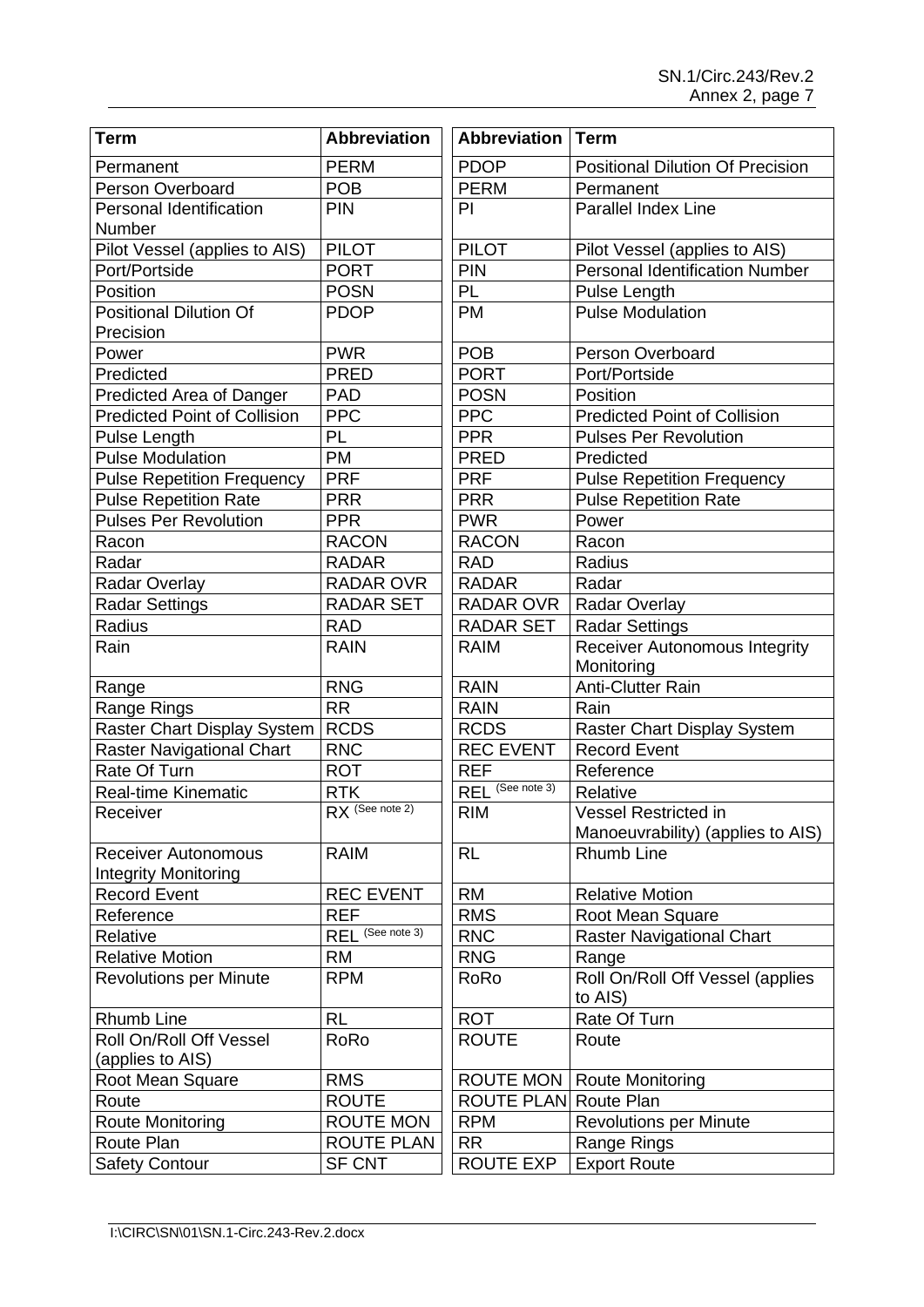| <b>Term</b>                                             | <b>Abbreviation</b> | <b>Abbreviation</b> | <b>Term</b>                                      |
|---------------------------------------------------------|---------------------|---------------------|--------------------------------------------------|
| Sailing Vessel (applies to<br>AIS)                      | <b>SAIL</b>         | <b>ROUTE IMP</b>    | <b>Import Route</b>                              |
| <b>Satellite</b>                                        | <b>SAT</b>          | <b>RTK</b>          | Real-time Kinematic                              |
| Satellite Based Augmentation SBAS<br>System             |                     | RX (See note 2)     | Receiver                                         |
| Save User Settings                                      | <b>SAVE USR</b>     | $\mathsf S$         | South                                            |
| S-Band (applies to Radar)                               | S-BAND              | <b>SBAS</b>         | Satellite-Based Augmentation<br>System           |
| Scan to Scan                                            | SC/SC               | <b>SAIL</b>         | Sailing Vessel (applies to AIS)                  |
| <b>Search And Rescue</b><br>Transponder                 | <b>SART</b>         | <b>SART</b>         | Search And Rescue<br>Transponder                 |
| Search And Rescue Vessel SARV<br>(applies to AIS)       |                     | <b>SARV</b>         | Search And Rescue Vessel<br>(applies to AIS)     |
| Select                                                  | <b>SEL</b>          | <b>SAT</b>          | <b>Satellite</b>                                 |
| <b>Select User Settings</b>                             | USR SET             | <b>SAVE USR</b>     | <b>Save User Settings</b>                        |
| September                                               | <b>SEP</b>          | S-BAND              | S-Band (applies to Radar)                        |
| Sequence                                                | <b>SEQ</b>          | SC/SC               | Scan to Scan                                     |
| Set (i.e., set and drift, or<br>setting a value)        | <b>SET</b>          | <b>SDME</b>         | Speed and Distance Measuring<br>Equipment        |
| Ship's Time                                             | <b>TIME</b>         | <b>SEA</b>          | <b>Anti-Clutter Sea</b>                          |
| <b>Short Pulse</b>                                      | <b>SP</b>           | <b>SEL</b>          | Select                                           |
| <b>Signal to Noise Ratio</b>                            | <b>SNR</b>          | <b>SEP</b>          | September                                        |
| Silence                                                 | <b>SLNC</b>         | <b>SEQ</b>          | Sequence                                         |
| Simulation                                              | SIM (See note 4)    | <b>SET</b>          | Set (i.e., set and drift, or setting a<br>value) |
| Slave                                                   | <b>SLAVE</b>        | <b>SF CNT</b>       | <b>Safety Contour</b>                            |
| South                                                   | S                   | SIM (See note 4)    | Simulation                                       |
| Speed                                                   | <b>SPD</b>          | <b>SLAVE</b>        | Slave                                            |
| <b>Speed and Distance</b><br><b>Measuring Equipment</b> | <b>SDME</b>         | <b>SLNC</b>         | Silence                                          |
| Speed Over the Ground                                   | SOG                 | <b>SNR</b>          | <b>Signal to Noise Ratio</b>                     |
| Speed Through the Water                                 | <b>STW</b>          | SOG                 | Speed Over the Ground                            |
| Stabilized                                              | <b>STAB</b>         | <b>SP</b>           | <b>Short Pulse</b>                               |
| <b>Standard Display</b>                                 | <b>STND DISP</b>    | <b>SPD</b>          | Speed                                            |
| Standby                                                 | <b>STBY</b>         | <b>STAB</b>         | Stabilized                                       |
| Starboard/Starboard Side                                | <b>STBD</b>         | <b>STAT DISP</b>    | <b>Status and Data</b>                           |
| <b>Station</b>                                          | <b>STN</b>          | <b>STBD</b>         | Starboard/Starboard Side                         |
| <b>Status and Data</b>                                  | <b>STAT DISP</b>    | <b>STBY</b>         | Standby                                          |
| Symbol(s)                                               | <b>SYM</b>          | <b>STN</b>          | <b>Station</b>                                   |
| Synchronization                                         | <b>SYNC</b>         | <b>STND DISP</b>    | <b>Standard Display</b>                          |
| Target                                                  | <b>TGT</b>          | <b>STW</b>          | Speed Through the Water                          |
| <b>Target Settings</b>                                  | <b>TGT SET</b>      | <b>SYM</b>          | Symbol(s)                                        |
| <b>Target Tracking</b>                                  | ТT                  | <b>SYNC</b>         | Synchronization                                  |
| Test                                                    | <b>TEST</b>         | T                   | <b>True</b>                                      |
| Time                                                    | <b>TIME</b>         | <b>TCPA</b>         | Time to CPA                                      |
| <b>Time Difference</b>                                  | <b>TD</b>           | <b>TCS</b>          | <b>Track Control System</b>                      |
| <b>Time Dilution Of Precision</b>                       | <b>TDOP</b>         | <b>TD</b>           | <b>Time Difference</b>                           |
| <b>Time Of Arrival</b>                                  | <b>TOA</b>          | <b>TDOP</b>         | <b>Time Dilution Of Precision</b>                |
| <b>Time Of Departure</b>                                | <b>TOD</b>          | <b>TEST</b>         | Test                                             |
| Time to CPA                                             | <b>TCPA</b>         | <b>TGT</b>          | Target                                           |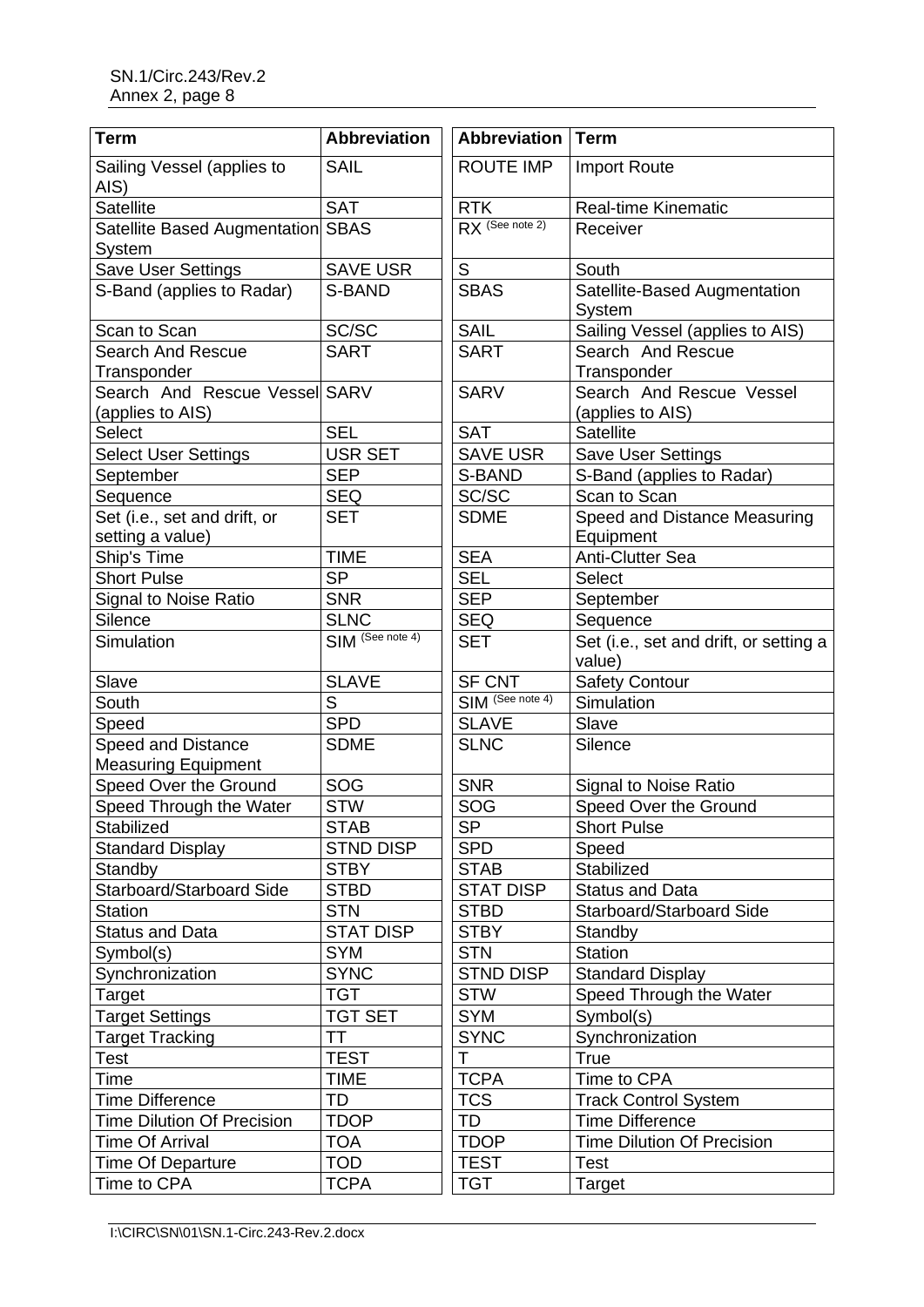| <b>Term</b>                                                                | <b>Abbreviation</b>           | <b>Abbreviation   Term</b>   |                                                          |
|----------------------------------------------------------------------------|-------------------------------|------------------------------|----------------------------------------------------------|
| Time To Go                                                                 | <b>TTG</b>                    | <b>TGT SET</b>               | <b>Target Settings</b>                                   |
| Time to Wheel Over Line                                                    | <b>TWOL</b>                   | THD                          | <b>Transmitting Heading Device</b>                       |
| <b>Track</b>                                                               | <b>TRK</b>                    | <b>TIME</b>                  | Ship's Time                                              |
| <b>Track Control System</b>                                                | <b>TCS</b>                    | <b>TIME</b>                  | Time                                                     |
| <b>Track Made Good</b>                                                     | TMG <sup>(See note 5)</sup>   | ТM                           | <b>True Motion</b>                                       |
| Trail(s)                                                                   | <b>TRAIL</b>                  | TM RESET                     | <b>True Motion Reset</b>                                 |
| Transceiver                                                                | TXRX (See note 2)             | TMG (See note 5)             | <b>Track Made Good</b>                                   |
| <b>Transferred Line Of Position</b>                                        | <b>TPL</b>                    | <b>TOA</b>                   | <b>Time Of Arrival</b>                                   |
| Transmitter                                                                | TX (See note<br>2)            | <b>TOD</b>                   | <b>Time Of Departure</b>                                 |
| <b>Transmitting Heading Device</b>                                         | <b>THD</b>                    | <b>TOW</b>                   | Vessel Engaged in Towing<br>Operations (applies to AIS)  |
| <b>Trial Manoeuvre</b>                                                     | TRIAL <sup>(See note 4)</sup> | <b>TPL</b>                   | <b>Transferred Line Of Position</b>                      |
| <b>Trial Settings</b>                                                      | <b>TRIAL SET</b>              | <b>TRAIL</b>                 | Trail(s)                                                 |
| <b>Trigger Pulse</b>                                                       | <b>TRIG</b>                   | <b>TRIAL</b><br>(See note 4) | <b>Trial Manoeuvre</b>                                   |
| <b>True</b>                                                                | T                             | <b>TRIAL SET</b>             | <b>Trial Settings</b>                                    |
| <b>True Motion</b>                                                         | <b>TM</b>                     | <b>TRIG</b>                  | <b>Trigger Pulse</b>                                     |
| <b>True Motion Reset</b>                                                   | TM RESET                      | <b>TRK</b>                   | <b>Track</b>                                             |
| <b>True/Relative Vector</b>                                                | T/R VECT                      | T / R VECT                   | <b>True/Relative Vector</b>                              |
| Tune                                                                       | <b>TUNE</b>                   | ТT                           | <b>Target Tracking</b>                                   |
| <b>Ultrahigh Frequency</b>                                                 | <b>UHF</b>                    | <b>TTG</b>                   | Time To Go                                               |
| Universal Time, Co-ordinated UTC                                           |                               | <b>TUNE</b>                  | Tune                                                     |
| Unstabilized                                                               | <b>UNSTAB</b>                 | <b>TWOL</b>                  | Time to Wheel Over Line                                  |
| <b>Update Log</b>                                                          | <b>UPD LOG</b>                | TX (See note 2)              | Transmitter                                              |
| <b>Update Review</b>                                                       | <b>UPD REV</b>                | <b>TXRX</b><br>(See note 2)  | Transceiver                                              |
| <b>User Chart</b>                                                          | <b>USR CHT</b>                | <b>UHF</b>                   | <b>Ultrahigh Frequency</b>                               |
| Variable Range Marker                                                      | <b>VRM</b>                    | <b>UNSTAB</b>                | Unstabilized                                             |
| Variation                                                                  | <b>VAR</b>                    | <b>UPD LOG</b>               | <b>Update Log</b>                                        |
| Vector                                                                     | <b>VECT</b>                   | <b>UPD REV</b>               | <b>Update Review</b>                                     |
| Very High Frequency                                                        | <b>VHF</b>                    | <b>USR CHT</b>               | <b>User Chart</b>                                        |
| Very Low Frequency                                                         | <b>VLF</b>                    | USR SET                      | <b>Select User Settings</b>                              |
| Vessel Aground (applies to<br>AIS)                                         | <b>GRND</b>                   | <b>UTC</b>                   | Universal Time, Coordinated                              |
| Vessel at Anchor (applies to<br>AIS)                                       | <b>ANCH</b>                   | <b>UWE</b>                   | <b>Vessel Underway Using Engine</b><br>(applies to AIS)  |
| <b>Vessel Constrained by</b><br>Draught (applies to AIS)                   | <b>VCD</b>                    | <b>VAR</b>                   | Variation                                                |
| Vessel Engaged in Diving<br>Operations (applies to AIS)                    | <b>DIVE</b>                   | <b>VCD</b>                   | <b>Vessel Constrained by Draught</b><br>(applies to AIS) |
| Vessel Engaged in Dredging<br>or Underwater Operations<br>(applies to AIS) | <b>DRG</b>                    | <b>VDR</b>                   | Voyage Data Recorder                                     |
| Vessel Engaged in Towing<br>Operations (applies to AIS)                    | <b>TOW</b>                    | <b>VECT</b>                  | Vector                                                   |
| <b>Vessel Not Under Command</b><br>(applies to AIS)                        | <b>NUC</b>                    | <b>VHF</b>                   | Very High Frequency                                      |
| Vessel Restricted in                                                       | <b>RIM</b>                    | <b>VID</b>                   | Video                                                    |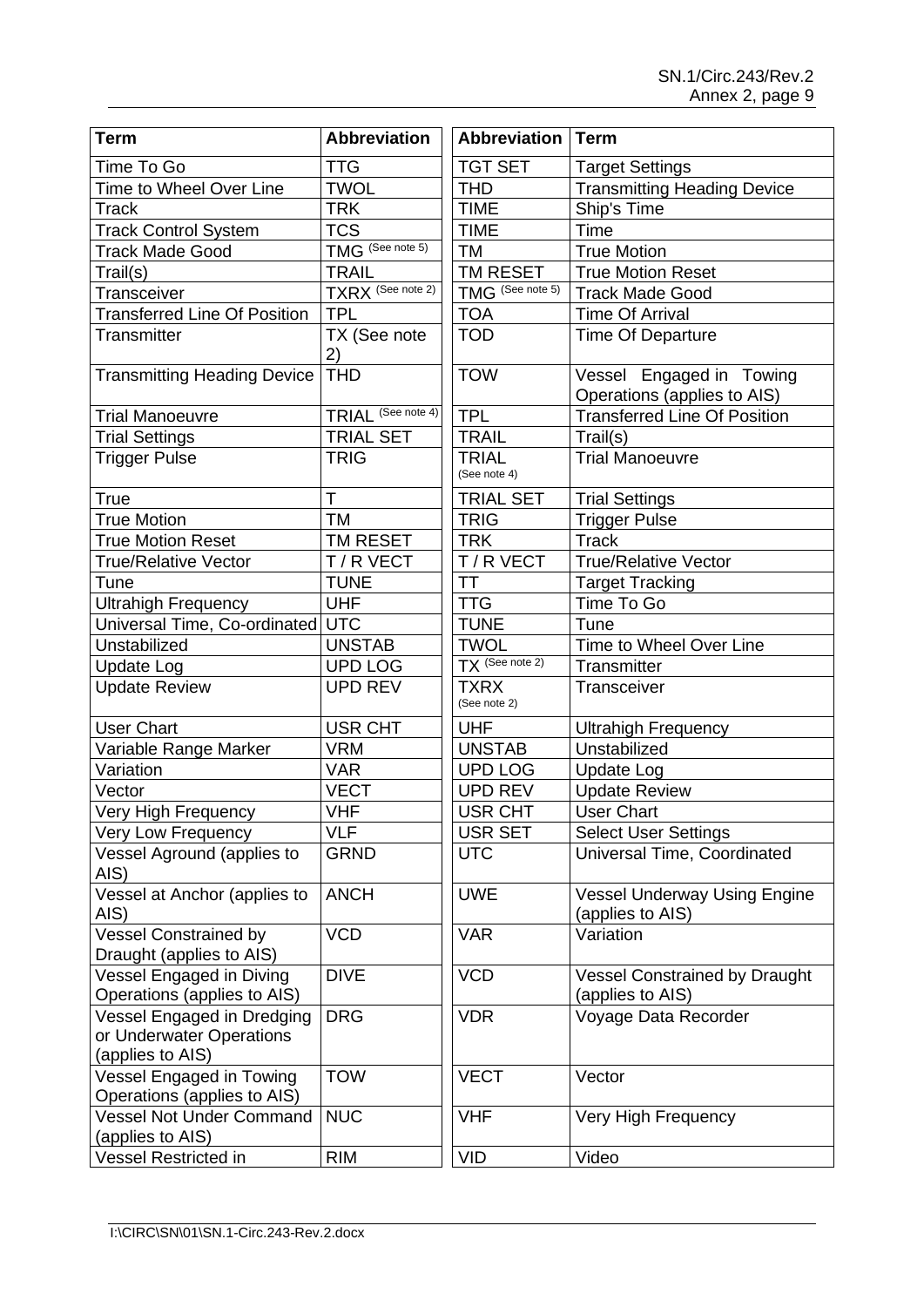| <b>Term</b>                                             | <b>Abbreviation</b> | <b>Abbreviation   Term</b> |                               |
|---------------------------------------------------------|---------------------|----------------------------|-------------------------------|
| Manoeuvrability (applies to<br>AIS)                     |                     |                            |                               |
| <b>Vessel Traffic Service</b>                           | <b>VTS</b>          | <b>VLF</b>                 | <b>Very Low Frequency</b>     |
| Using UWE<br>Vessel Underway<br>Engine (applies to AIS) |                     | <b>VOY</b>                 | Voyage                        |
| Video                                                   | <b>VID</b>          | <b>VRM</b>                 | Variable Range Marker         |
| Voyage                                                  | <b>VOY</b>          | <b>VTS</b>                 | <b>Vessel Traffic Service</b> |
| Voyage Data Recorder                                    | VDR                 | W                          | West                          |
| Warning                                                 | <b>WARNING</b>      | <b>WARNING</b>             | Warning                       |
| Water                                                   | WAT                 | <b>WAT</b>                 | Water                         |
| Waypoint                                                | <b>WPT</b>          | <b>WOL</b>                 | <b>Wheel Over Line</b>        |
| West                                                    | W                   | <b>WOT</b>                 | <b>Wheel Over Time</b>        |
| <b>Wheel Over Line</b>                                  | <b>WOL</b>          | <b>WPT</b>                 | Waypoint                      |
| <b>Wheel Over Time</b>                                  | <b>WOT</b>          | X-BAND                     | X-Band (applies to Radar)     |
| X-Band (applies to Radar)                               | X-BAND              | <b>XTD</b>                 | <b>Cross Track Distance</b>   |

## **LIST OF UNITS OF MEASUREMENT AND ABBREVIATIONS**

| <b>Unit</b>       | <b>Abbreviation</b> | <b>Abbreviation</b> | <b>Unit</b>       |
|-------------------|---------------------|---------------------|-------------------|
| cable length      | cbl                 | cbl                 | cable length      |
| cycles per second | cps                 | cps                 | cycles per second |
| degree(s)         | deg                 | deg                 | degree(s)         |
| fathom(s)         | fm                  | fm                  | fathom(s)         |
| feet/foot         | ft                  | ft                  | feet/foot         |
| gigahertz         | GHz                 | GHz                 | gigahertz         |
| hectopascal       | hPa                 | hPa                 | hectopascal       |
| hertz             | Hz                  | Hz                  | hertz             |
| hour(s)           | hr(s)               | hr(s)               | hour(s)           |
| kilohertz         | kHz                 | kHz                 | kilohertz         |
| kilometre         | km                  | km                  | kilometre         |
| kilopascal        | kPa                 | kPa                 | kilopascal        |
| knot(s)           | kn                  | kn                  | knot(s)           |
| megahertz         | <b>MHz</b>          | <b>MHz</b>          | megahertz         |
| metre             | m                   | m                   | metre             |
| minute(s)         | min                 | min                 | minute(s)         |
| Nautical Mile(s)  | <b>NM</b>           | <b>NM</b>           | Nautical Mile(s)  |

## *Notes***:**

- 1 Terms and abbreviations used in nautical charts are published in relevant IHO publications and are not listed here.
- 2 In general, terms should be presented using lower case text and abbreviations should be presented using upper case text. Those abbreviations that may be presented using lower case text are identified in the list, e.g. "dGNSS" or "Rx".
- 3 Abbreviations may be combined, e.g. "CPA LIM" or "T CRS". When the abbreviation for the standard term "Relative" is combined with another abbreviation, the abbreviation "R" should be used instead of "REL", e.g. "R CRS".